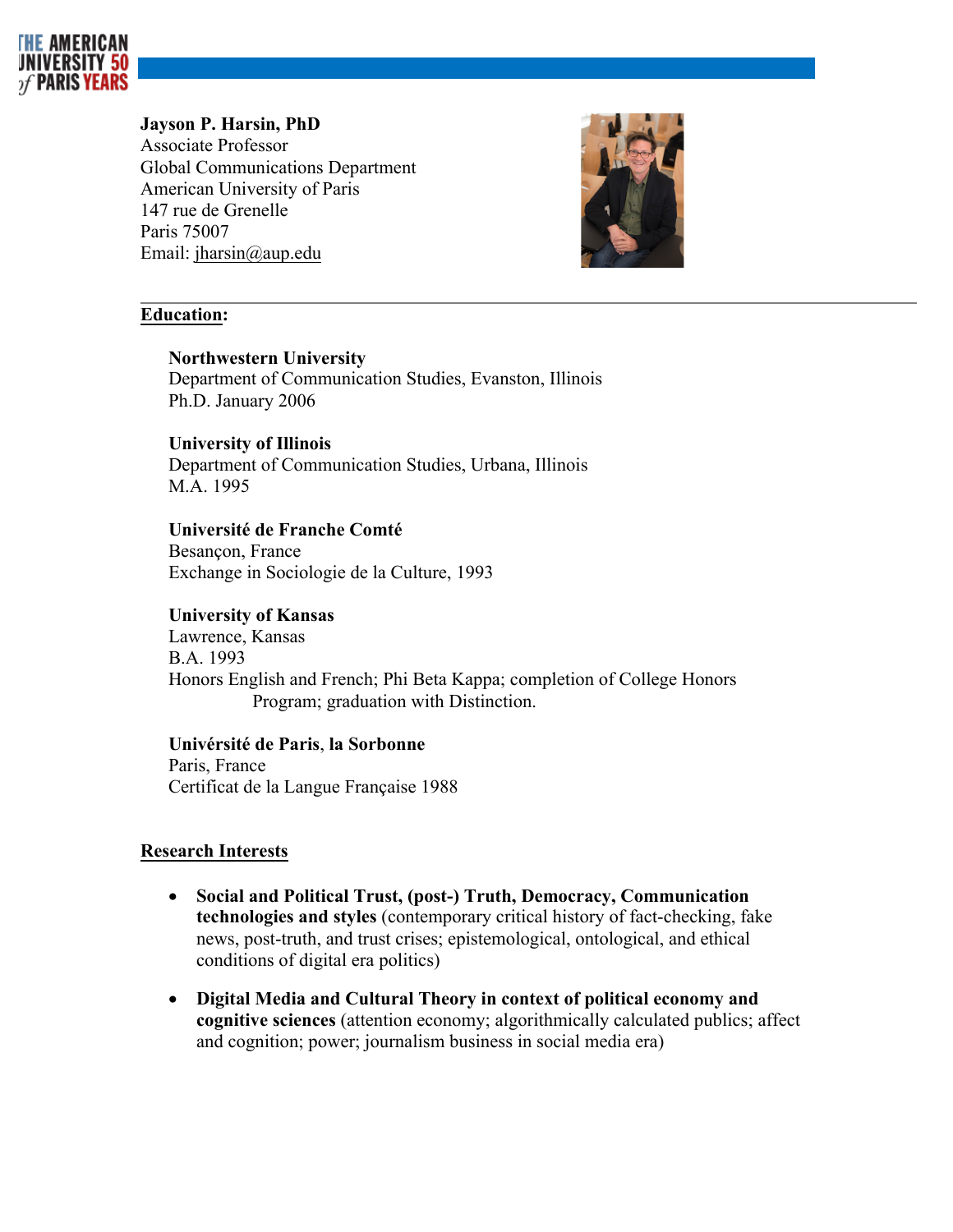- **International and Comparative Political Communication** (public sphere theory, civil society, globalization and strategic political communication, branding/PR/Marketing, persuasion, influence, global advocacy, journalism)
- **Framing, Narrative, Rhetorical, and Critical Discourse Analysis** (of news, politicians, NGOs, Corporations, Government, social movement communication)
- **Contemporary Francophone Public Spheres** (Anti-gay marriage and Nuit Debout Social Movements; the Far Right in France; racism and social conflict)

#### **Academic Employment Positions**

- Fall 2013-present, Associate Professor of Global Communications and Comparative Politics, Global Communications Department, The American University of Paris, France.
- Fall 2013-Fall 2015, Assistant Professor, Department of Communication Studies, Weissman School of Arts & Sciences, Baruch College, CUNY.
- Fall 2012-Summer 2013, Associate Professor of Global Communications and Comparative Politics, Global Communications Department, The American University of Paris, France.
- Fall 2009 Summer 2011, Associate Professor and Chair, Director of MA in Global Communications and Civil Society, American University of Paris.
- Fall 2008-2013, Director joint MA between Global Communication and International and Comparative Politics departments: Global Communications and Civil Society, The American University of Paris.
- Fall 2004-Spring 2009, Assistant Professor, Department of Global Communication, The American University of Paris.
- Fall 2003 Fall 2004, Assistant Professor, tenure-track, Northeastern University Boston, MA.

### **Professional Association Positions**

**Vice-Chair (2017-2018):** Philosophy, Theory, Critique Section, International Communication Association

### **Administrative Positions**

- **Director, Master's in Global Communication and Civil Society,** joint program between MA International Affairs and Global Communications, The American University of Paris, January 2009-August 2013.
- **Coordinator/Practicum leader, NGO Sustainable Development Practicum,**  Auroville, Tamil Nadu, India, 2012-2013.
- **Chair, Global Communications**, The American University of Paris, September 2009-2011.
- **Director of Undergraduate Studies**, Global Communications Department, The American University of Paris, September 2007-2009.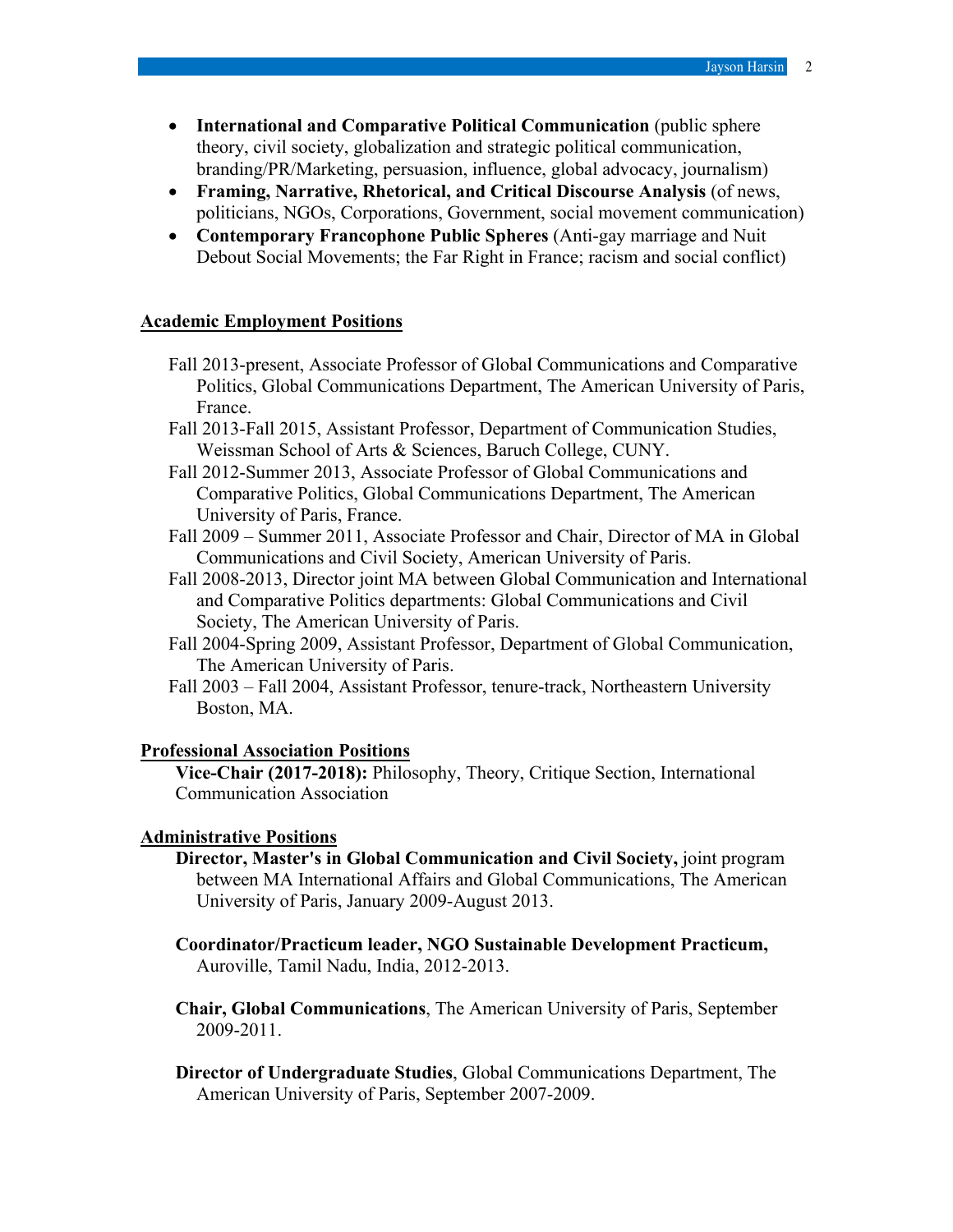### **ACADEMIC AWARDS, FELLOWSHIPS AND HONORS**

- American University of Paris, Nominated for University-wide Teaching Award, May 2017
- American University of Paris, Nominated for University-wide Teaching Award, May 2016
- Mellon Grant (30,000 euros granted) for Civic Media Lab; Contributing grant writer, American University of Paris January-March 2016.
- Wertheim Study/MARLI Fellow, New York Public Library, 2013-2014.
- Visiting Mellon Professor at The New School University, Eugene Lang College, Spring 2012.
- American University of Paris, Recipient of Curriculum Development Award, Presented by Board of Trustees, May 2007.
- American University of Paris, Nominated by Students for University-wide Teaching Award, Recognized by the Dean, May 2005.
- Northwestern University Graduate Research Grant, May 2002.
- Northwestern University Faculty Mentorship to Freshman (Invitation usually exclusively reserved for full-time faculty and based on strong recommendation of freshmen; declined due to receipt of dissertation fellowship) Fall 2001.
- Northwestern University, Dissertation-Year Fellowship, Academic Year 2001- 2002.
- National Communication Association's Doctoral Honors Seminar, competitively selected participant, University of Illinois, Urbana, IL, Summer 1999.
- Top Debut Paper, Public Address Division, National Communication Association Annual Conference, Chicago, IL, November 1999.

### **Academic Publications**

### **Books**

(Under Review: Revising to Re-submit) *The Rumor Bomb: Vertiginous Democracy and Regimes of Post-truth*

## **Edited Special Journal Issues**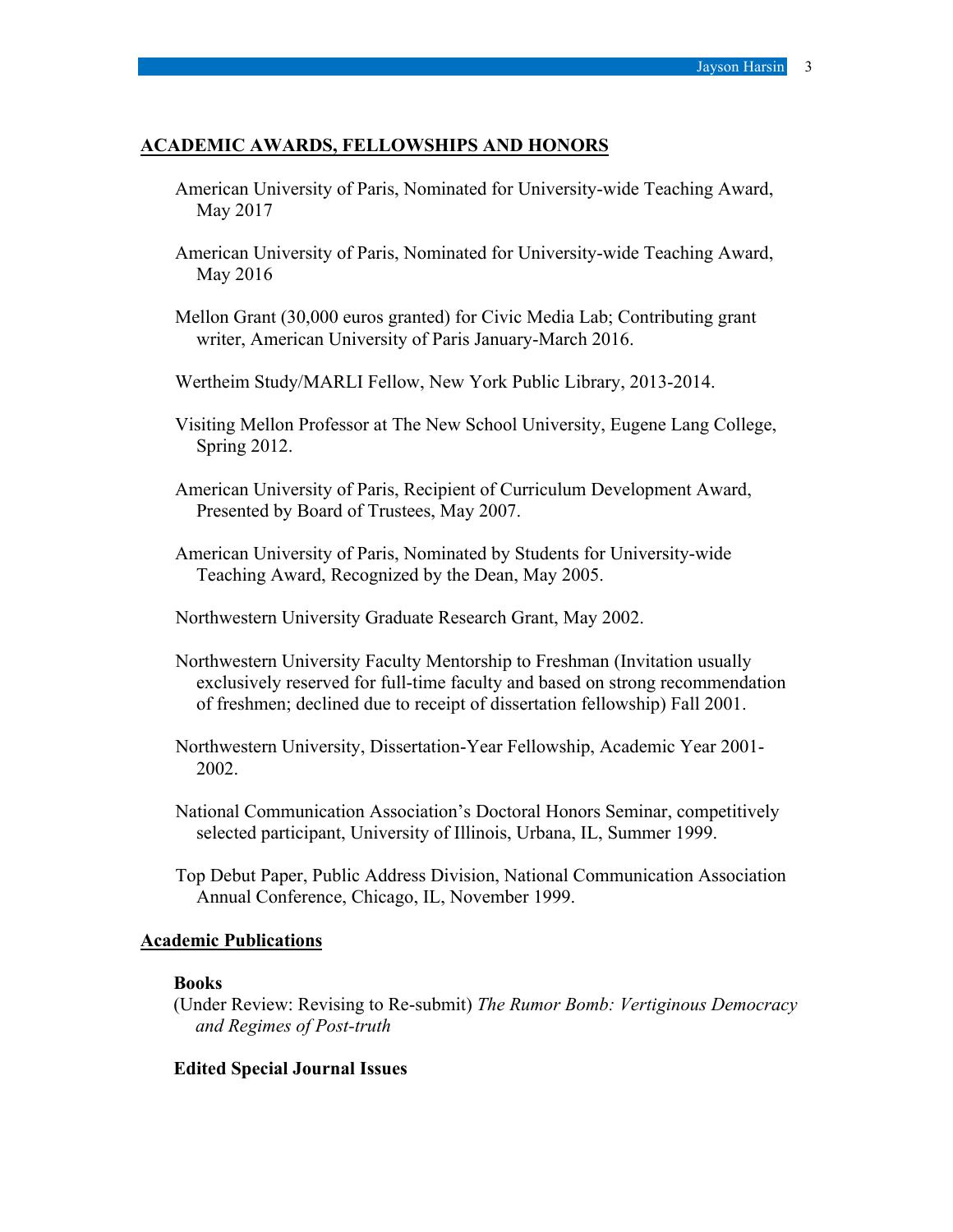- (January 2018) "#Nuit Debout Social Movemen: Politics and Everynight Life," *International Journal of Communication.*
- (With Mark Hayward) "Cultural Studies and the Popular," special issue of *Communication, Culture, & Critique*, 6:2 (Summer 2013).

### **Articles**

- (Under Review) "Towards a Theory of Democratic Political Attention."
- (Forthcoming) "Post-Truth (Right-Wing) Populism: The French Anti-gender Theory Movement and Transatlantic Echoes," *Communication, Culture, & Critique*.
- (Forthcoming 2018) "Translating Trump's Post-Truth Pre-conditions," *Journal of Contemporary French and Francophone Studies*.
- (Forthcoming Winter 2018) "The Nuit Debout Social Movement: Communication, Politics and Everynight Life," *International Journal of Communication*.
- (in press) " Un guide critique des fake news : de la comédie à la tragédie," 164 *Les Pouvoirs* (pages to be assigned).
- "Cultural Racist Frames in TF1's French Banlieue Riots Coverage." *French Politics, Culture & Society* 33 (3) (2015): 47–73.
- "Regimes of Post-Truth, Post-politics, and Attention Economies" *Communication, Culture & Critique*, 8 (2) (2015): 327-333
- (with Mark Hayward) Chinese Translation of "Stuart Hall's 'Deconstructing the Popular': Reconsiderations 30 years Later." *Foreign Theoretical Trends,* edited by Zhang Liang (Fall 2014). Originally published in *Communication, Culture & Critique* 6 (2) (Summer 2013): 201-207.
- "Public Argument in the New Media Ecology: New Spatialities, Temporalities, and Cognitions," *Argumentation in Context* 3 (1) (2014): 7-34.
- "The French Democracy": Mapping Promise and Limitation of Glocal Digital Protest," *Communication*, *Culture, & Critique* 7 (2014): 174-191.
- "'WTF was *Kony 2012*?' Considerations for 'Communication' and 'Critical Cultural Studies,'" *Communication & Critical/Cultural Studies* (August 2013): 1-8.
- "Interview with Armand Mattelart" (sole translator; interviewer with James Hay and Jim Cohen), *Communication and Critical/Cultural Studies* (Spring 2013): 1-16.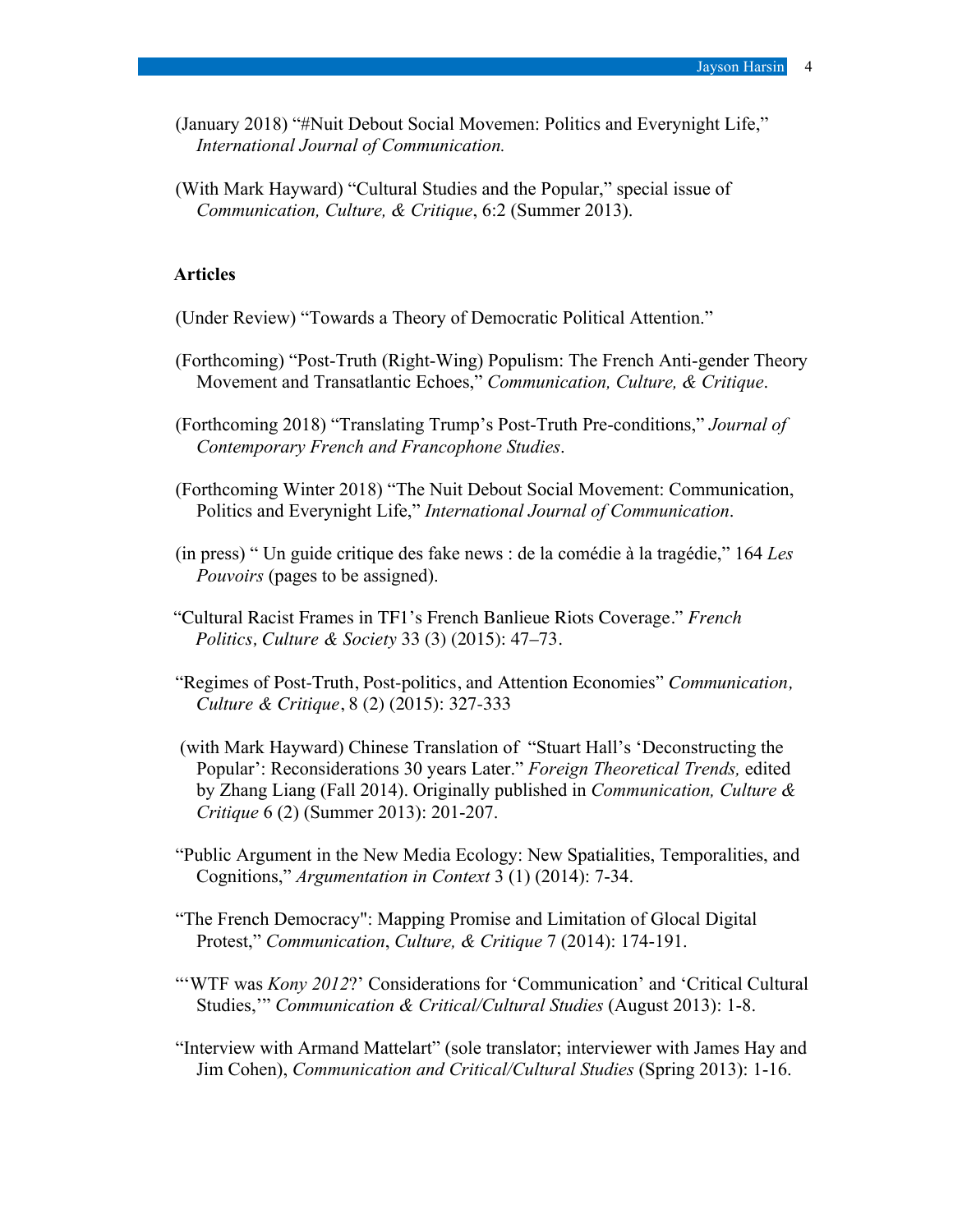(Invited article) "*Dallas* at the Elysée: French Political Communication Today," *Political Communication Report*, 22(2) (July 2012). (Online publication of the International Communication Association and American Political Science Association's Political Communication Division). http://www.politicalcommunication.org/newsletter 22\_2\_france.html (approx. 2,000 words)

- "Cultural Studies and/of Economic Rights: Neglect and Promise." *Communication and Critical/Cultural Studies* 9:1 (2012): 1-31.
- "The Plague 2.0: Soderbergh's *Contagion* and Global Convergence Culture." *Bright Lights Film Journal*, 75 (2012). Available online at http://brightlightsfilm.com/75/75contagion\_harsin.php
- "Digital Rhetoric and the Circulation of Protest: The French Banlieue Riots Turn Five," *Flow*, 13.8 (2011). Available online at http://flowtv.org/2011/03/digitalrhetoric-and-circulation-of-protest/
- "Communication and Academic Labor: A Perspective from France." *International Journal of Communication* 5 (Fall 2011): 1737-1744. Available online at http://ijoc.org/index.php/ijoc/issue/view/6
- "Wikileaks' Lessons for Media Theory and Politics," *Flow*, 13.6 (2011). Available at http://flowtv.org/2011/05/flow-favorites-wikileaks-lessons-for-media-theoryand-politics/
- "That's Democratainment: Obama, Rumor Bombs, and Primary Definers," *Flow* 13.1(2010). Available online at http://flowtv.org/2010/10/thats-democratainment/
- "Lost Histories of American Economic Rights," *Cultural Studies*, May (2010): 333- 355.
- "The Responsible Dream: On *Waltz with Bashir." Bright Lights Film Journal* 44 (2009). Available online at http://brightlightsfilm.com/63/63waltz.php
- "The Rumor Bomb: On Convergence Culture and Politics," *Flow* 9.4 (2008). Available online at http://flowtv.org/2008/12/the-rumor-bomb-on-convergenceculture-and-politics-jayson-harsin-american-university-of-paris/
- "The Rumor Bomb: Theorising the Convergence of New and Old Trends in American Mediated Politics," *Southern Review: Politics, Communication, Culture* [now called *Communication, Politics & Culture*]*,* (Spring 2006): 84-110.
- "Eco-Apocalypse and the PowerPoint Film: *An Inconvenient Truth*," *Bright Lights Film Journal* 53 (2006)*.*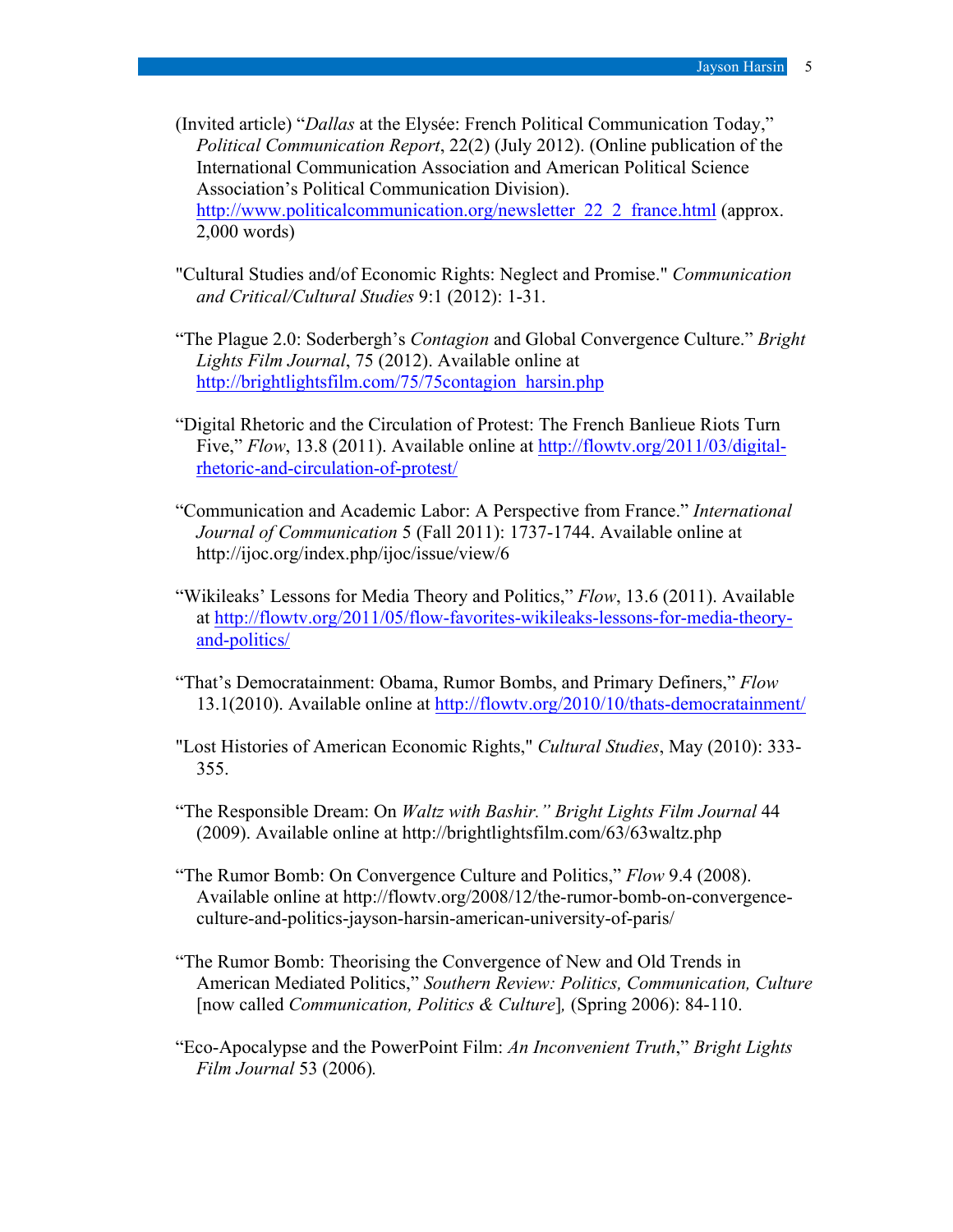"*Manderlay*: Von Trier's Brechtian Gamble," *Bright Lights Film Journal* 51 (2006)*.* 

"Passing and the American Identity Machine: Race, Class and Sexuality in *USA,*" *John Dos Passos Newsletter*. Number 8 (Summer 2001): 1-11. Reprinted in *Twentieth-Century Literary Criticism,* ed. Lawrence J. Trudeau, Detroit: Gale, Cengage Learning (2014), 176-186.

## **Book Chapters**

- (Forthcoming/Contracted 2018) "Post-truth," *Oxford Encyclopedia of Communication & Critical Studies* (7,000 words, pages to be assigned).
- (Forthcoming 2017) "Connecting and (Im-)mobilizing in Regimes of Post-truth: Strategic and Tactical Communication of the French Boycott School Day Campaign and Anti-Gender Theory Movement." in *Global Cultures of Contestation*, eds. Esther Peeren, Jeroen de Kloet, Thomas Poell & Robin Celikates.
- "Rumor Bombs as Managed Democracy in Convergence Culture" chapter 11 in G. Braun and G.L. Henderson eds. *Propaganda and Rhetoric in Democracy: History, Theory, Analysis*, Carbondale: SIU Press (2016).
- "Lost Histories of Economic Rights" in M. Hayward ed. *Cultural Studies and Finance Capitalism*: New York: Routledge (2012): 51-73 (reprinted article from the journal *Cultural Studies*, 2010).
- "Diffusing the Rumor John Kerry is French, i.e. Haughty, Cowardly, Foppish, Socialist and Gay," in R. Given and S. Soule eds. *The Diffusion of Social Movements*, New York: Cambridge University Press (2010): 163-186.
- "Rumor Bombs: American Mediated Politics as Pure War." In *Cultural Studies, an Anthology*, ed. Michael Ryan. New York: Blackwell (2008): 468-482.
- "You're next Frenchy! An Episode in the Feudal American Public Sphere." In *La France dans le regard des Etats-Unis*, ed. Frédéric Monneyrand. Perpignan/Montpelier : Presses Universitaires de Perpignan/Publications de l'Université Paul Valéry (2006).
- "Avant-Garde Argument, Spectacular Argument: the Challenge to the Challenge of the Avant-Garde," in *Critical Problems in Argumentation: Selected Papers of the Thirteenth NCA/AFA Argumentation Conference*, ed. Charles Willard. Washington DC: National Communication Association (2005).

### **Reviews**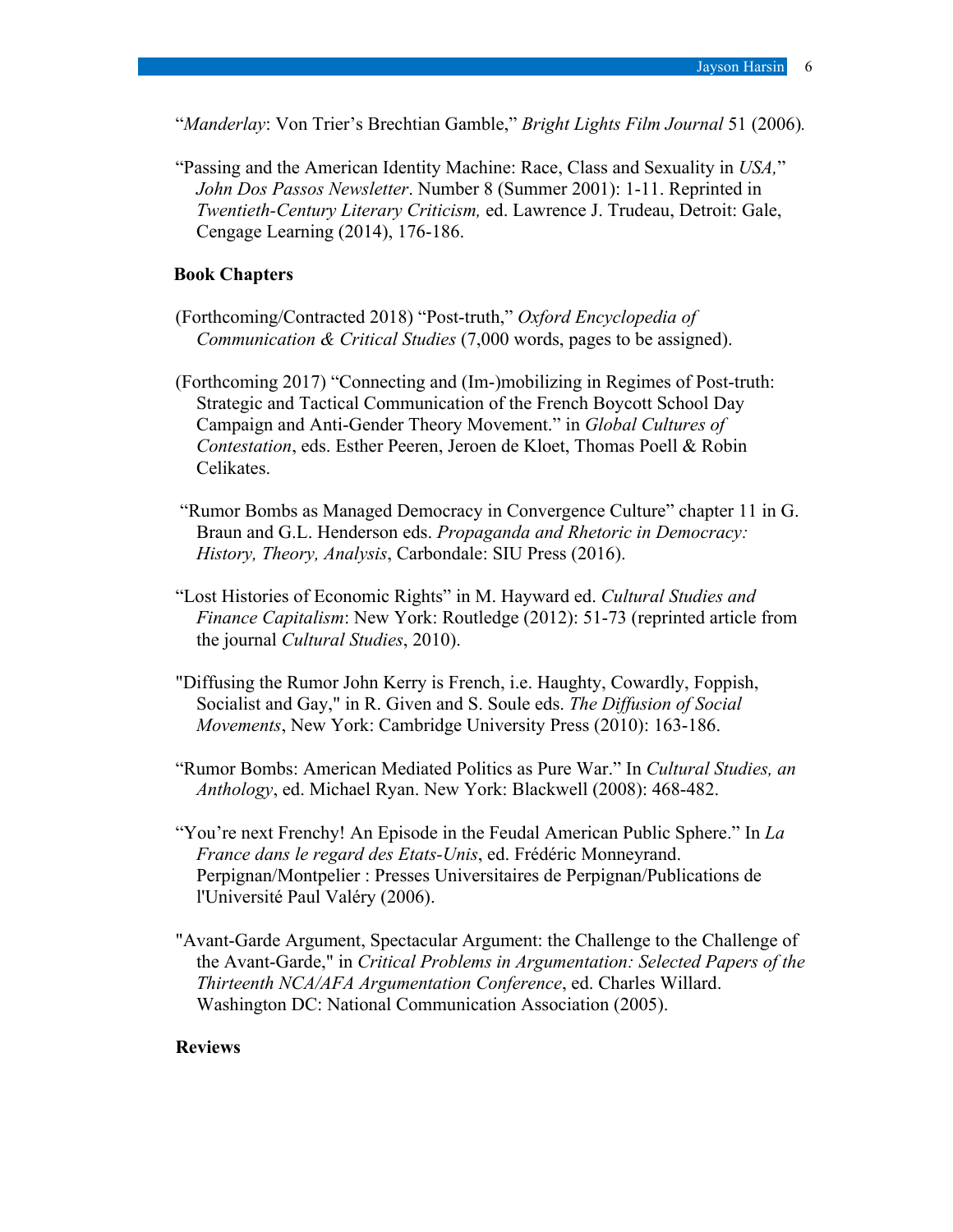Review of *American Cultural Studies*, by Catherine Warren and Mary Vavrus (eds.). *American Studies* (Spring 2005): 144-145.

## **Multiple Short Articles as Staff Writer for** *Pop Matters* **online magazine of cultural criticism, available upon request**

**Sample: "**SxSW 2010: But Can it Be Monetized?" *Pop Matters*, 24 March, 2010. http://www.popmatters.com/feature/122892-sxsw-2010-but-can-it-bemonetized/

### **Work in Progress**

#### **Books**

- *Publicity Today: Regimes of Post-truth, Post-trust Societies, and Post-Democratic Strategies* (book manuscript, 3/5 chapters drafted)
- *Post-truth Political Communication: A Contemporary History of Rumor Bombs* (book manuscript, 3/5 chapters drafted)
- *Cultural Strategy*: *Strategic Communication, Promotional Culture, and Politics*  (**editor**).

### **Articles, chapters, and edited journal special issues**

- "Critical Re-considerations of the Affective Turn in Media and Cultural Studies." (Writing Results)
- "Guy Debord And Cultural Theory: From Spectacle to New Sensorium," planned for journal special issue on 50<sup>th</sup> anniversary of *Society of the Spectacle* (Writing results).

#### **Invited Talks**

- "The Post-truth Populist Wave," «La stratégie populiste en Europe » conference, French Senate, Government of France, Paris, March 24, 2017.
- "Post-truth and Incivility (How Trump Happened Conjuncturally)," Civic Media Lab International Lecture Series, The American University of Paris, March 23 2017.
- "A Cultural Approach to Fake News and Post-Truth/Trust: Theorize to Strategize," Keynote Address, Digital Methods Initiative's "Fake News Sprint" conference, University of Amsterdam, March 6, 2017.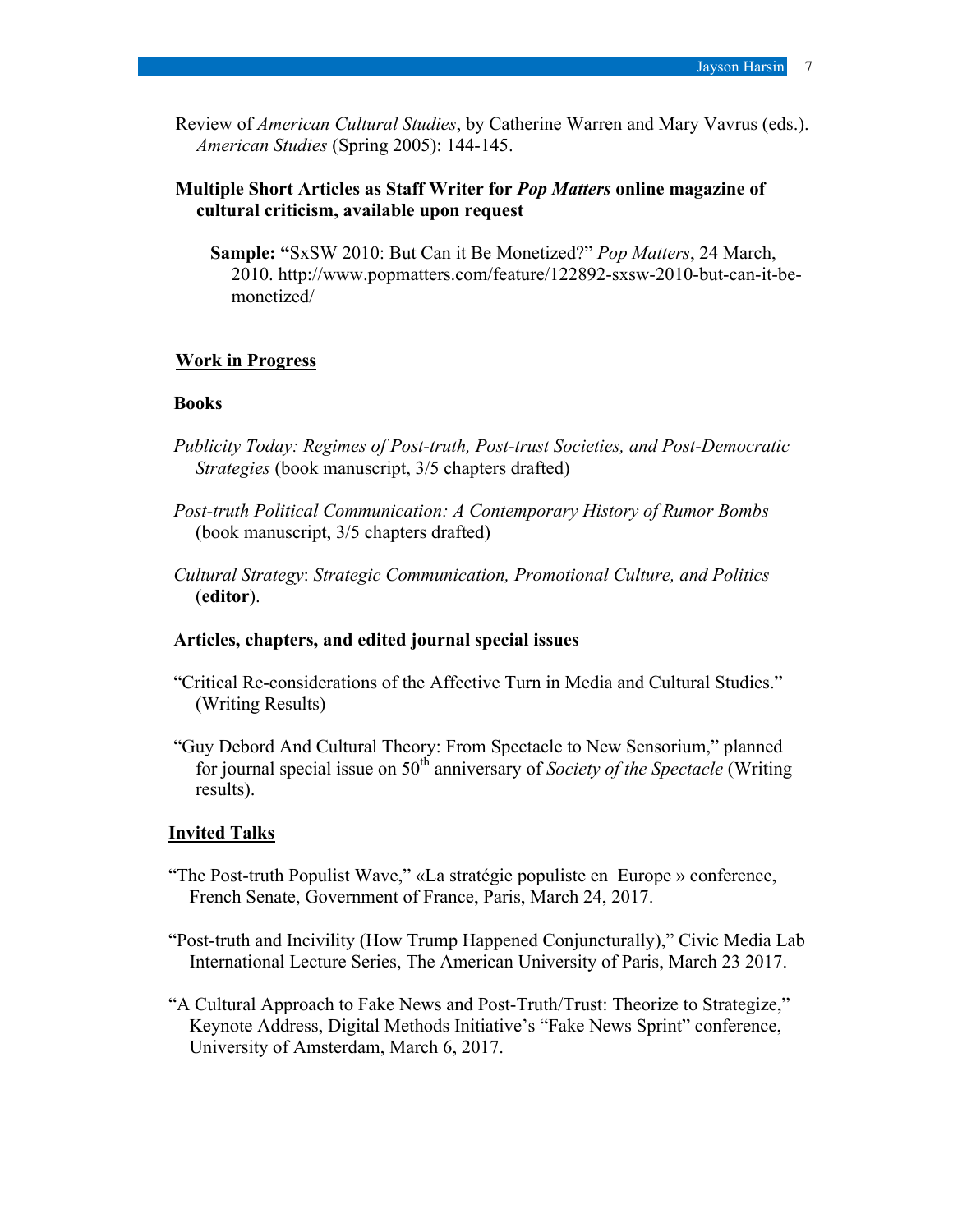- "The Post-Truth U.S. Presidential Election," Address to American University Board of Trustees," Paris, France, October 22, 2016.
- "French Mediascapes and Public Life in Digital Transition," Lecture to Visiting Rutgers University Journalism Students." Paris, March 24, 2016.
- "Affect, Power, and Agency in Contemporary Attention Economies," Lecture Series on Communication in the Era of Attention Scarcity." American University of Paris, September 22, 2014
- "The Rumor Bomb as a Contemporary History of Social Media," Weissman School of Arts & Sciences, Dean's Lecture Series, Baruch College-CUNY, New York, April 24, 2014.
- "The New (?) Byte Rhetoric: Affect, Attention, and Circulation," Northwestern University Working Paper Series in Communication Studies. November 2012.
- "The Rumor Bomb: This is What Vertiginous Democracy Looks Like," paper presented at the Sage Foundation and Goldsmith's College University of London conference "Is Democracy Possible…Today?" British Academy, London, UK, December 8, 2010.
- "The Rumor Bomb as Political Communication," University of Denver, April 15, 2009.
- "La Nuit Americaine," evening of televised roundtable discussions about the American presidential election, Ecole des Hautes Etudes en Sciences Sociales, November 4, 2008.
- "The Rumor 'John Kerry is French,'" Workshop on Contentious Politics and Knowledges," Cornell University, November 11, 2007.
- "Monsieur John Kerry: The Rumor Bomb Continued." Dean's Lecture Series, American University of Paris, May 3, 2006.
- "The Rumor Bomb and the Whirligig of Public Discourse." Cultures, Languages and Civilizations Lecture Series, University of Ankara, Turkey, March 16, 2006).
- "The Rumor Bomb: Theorizing New and Old Trends in American Public Discourse, Media, and War." St. Louis University, Madrid Campus, February 18, 2005.
- "The American. Economic Rights Imaginary." Northeastern University Colloquium Series, Boston, MA, March 17, 2004.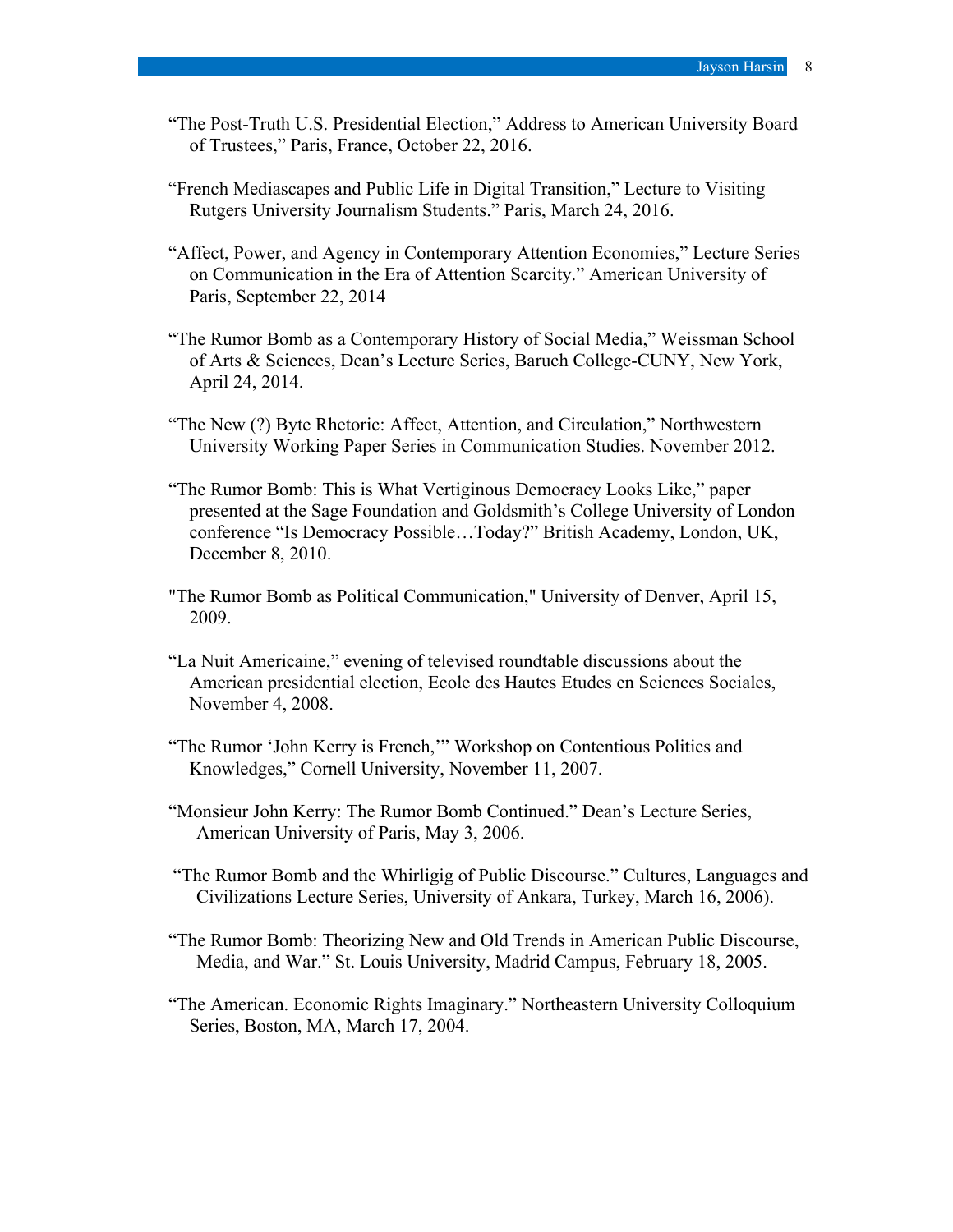"Economic Rights and Taft-Hartley: Or How the Media Overwhelm/become Rhetoric." Northwestern University Communication Studies Colloquium Series, Evanston, Illinois, February 2000.

#### **Conference Presentations**

- "Propaganda and Post-truth: A genealogy," International Communication Association, San Diego, California, May 26, 2017.
- "'They Require Children to Learn Masturbation': the French Anti-Gender Theory in Schools Movement," Crossroads in Cultural Studies Conference, Association for Cultural Studies, Sydney, Australia. Accepted for presentation December 17, 2016.
- "A Hard Day's Night: High and Low-Tech Night Tactics in Nuit Debout," Crossroads in Cultural Studies Conference, Association for Cultural Studies, Sydney, Australia. Accepted for presentation December 17, 2016.
- "Gender Theory in the Primary School Rumor Bombs: Political De-/Promotion in Post-Truth Society," Powers of Promotion, International Communication Association Pre-conference, Finnish Embassy, Tokyo, Japan, June 8, 2016.
- "Transitory Digital Organizing, Mobilizing and Precarious Political Cohesion." Global Cultures of Contestation Conference. Amsterdam Centre for Globalization Studies. Amsterdam, Netherlands. October 16, 2015.
- "Citizen Participation, Popular Epistemologies, and Theories of Post-democracy: The Gender Theory in French Primary Schools Rumor Bomb, European Communication Research and Education Association Conference, Communication and Democracy Division, Copenhagen, Denmark, October 10, 2015.
- "Populisms within Regimes of Post-Truth and Post-political Strategies: The *Manif Pour Tous* Movement." International Communication Association. May 22, 2015, San Juan Puerto Rico.
- "Framing the 2005 Banlieue Riots on France's Most-Watched TV channel," National Communication Association, November 21, 2014, Chicago, Illinois.
- "Global Populisms, Post-politics, and Regimes of Post-Truth," Conference "Whose Voice: Media and Global Populisms," Baruch College, New York, NY, October 25, 2014.
- "Globalization of Rumor Bombs?" International Conference on Media and Popular Culture, May 30, 2014, Vienna, Austria.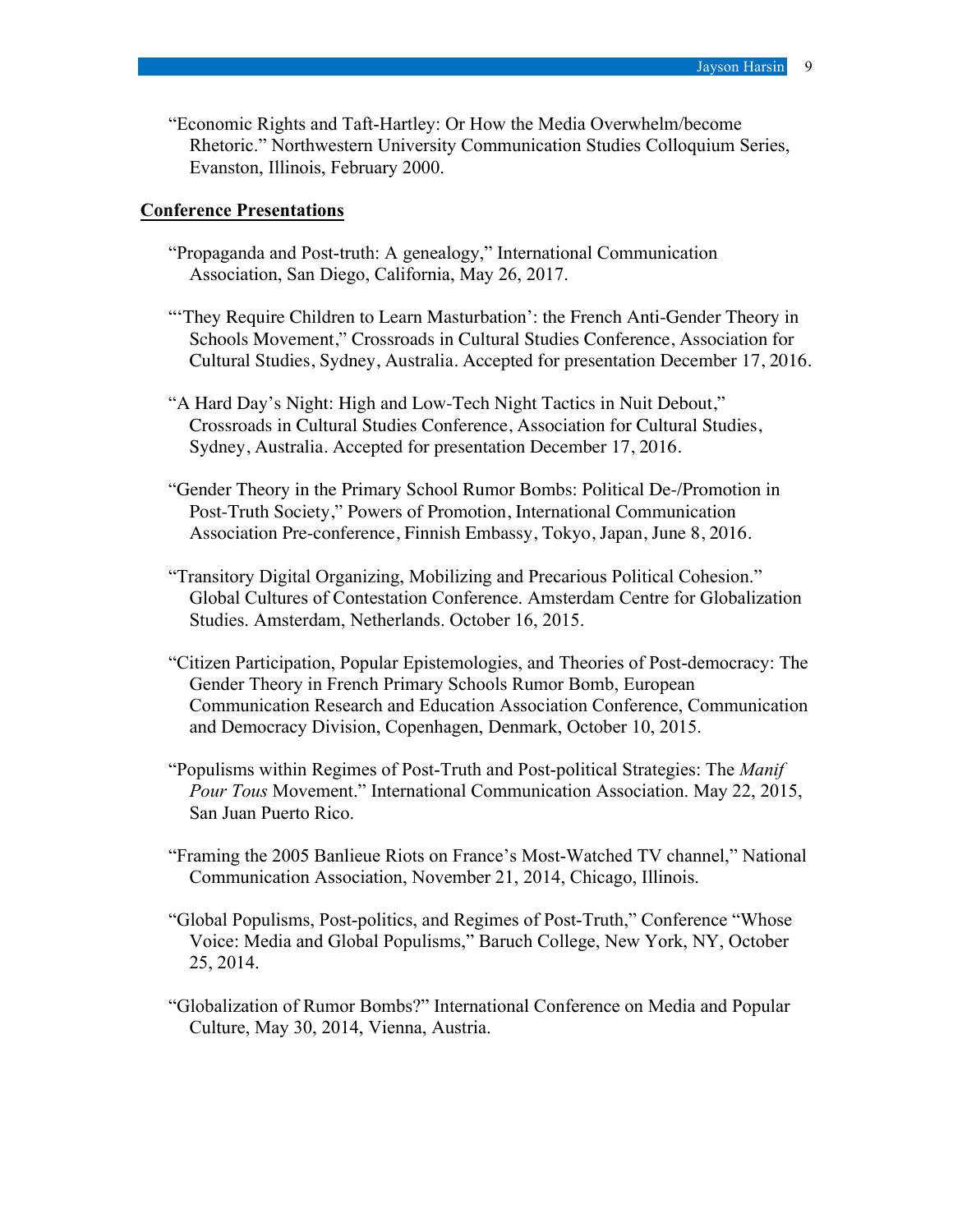- "Attention Economy, Affect, and Circulatory Control," Paper Presented in the Philosophy, Theory, Critique Division, International Communication Association Conference, "Political Affective Communication" panel, June 2013, London, UK.
- "The Rumor Bomb Barack Obama is Muslim: Political Vertigo or Rorschach Test?" Competitive Paper Presented in the Political Communication Division, National Communication Association Annual Conference, November 2012, Orlando, FL.
- "Rumor Bombs as Brands: Affective Circulation and Attention Capital," Paper Presented at the International Crossroads in Cultural Studies Conference, July 5, 2012, Paris, France.
- "Affect, Circulation and Attention Control: New Developments in the Integrated Spectacle," Paper presented on Guy Debord and Cultural Studies panel at the International Crossroads in Cultural Studies Conference, July 6, 2012, Paris, France.
- "Mediating Indignation: Five Years of Research on the French Banlieue Riots," Paper Presented at the Cultural Studies Association Conference, March 24, 2011, Chicago.
- "Othering the Banlieue Riots: French Identity in the Mediatized Public Sphere," Paper Presented at the National Communication Association Conference, Preconference on Identity and the Public Sphere, November 13, 2010, San Francisco.
- "The Rumor Bomb 'Barack Obama is a Muslim'," International Political Science Association Workshop on E-democracy and Political Communication, May 23-25, 2010, Dubrovnik, Croatia.
- "Jacques Rancière's Theory of Aesthetics and Politics: Possibilities and Cautions for Rhetorical Theory," National Communication Association Conference, November 15, 2009, Chicago, Illinois.
- "Machinima and the French Democracy: New Media and the 2005 Banlieue Riots," Paper presented with Adrienne Russell at the International Communications Association Conference, May 21, 2009, Chicago, Illinois.
- "The Lost Histories of American Economic Rights," Paper presented at the Cultural Studies Association (North America) conference, April 16, 2009, Kansas City, Missouri.
- (with Waddick Doyle) "TF1's Five Frames for the Banlieue Riots," AUP—Universite' de Paris-Dauphine conference on Postcolonialism and Culture, March 27, 2009.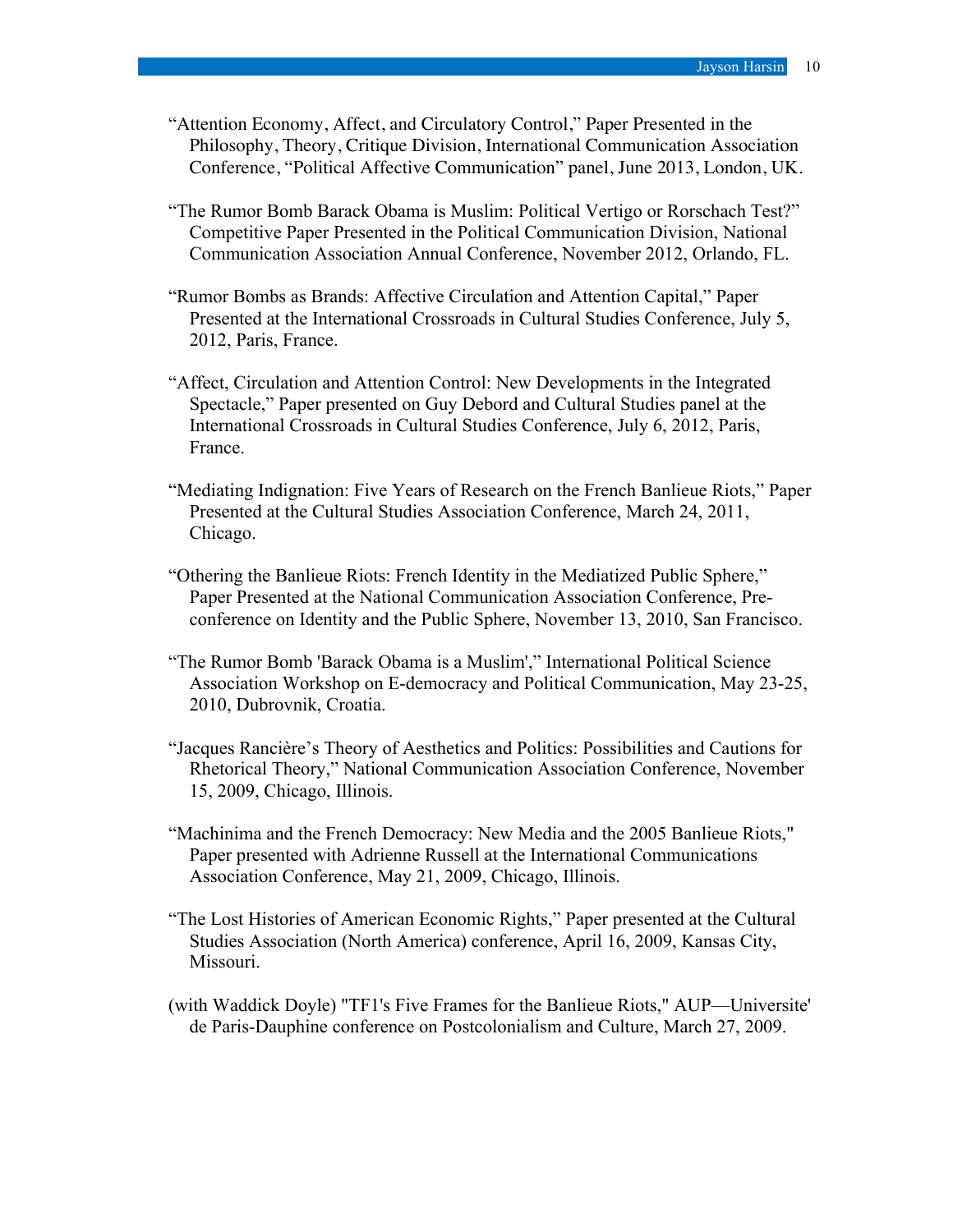- "American Popular Discourses of Economic Rights: A Conjunctural History," Paper presented at the National Communications Association, November 2008, San Diego, California.
- "The Rumor Bomb: Conceptualizing War and Peace in Political Communication," Paper presented at the 2008 International Communications Association conference, May 2008, Montreal, Canada.
- "A Theory of Politics and Branding," Paper presented with Waddick Doyle at the International Media and Communications Research conference, June 2007, Paris, France.
- "The Rumor 'John Kerry is French,'" Accepted for presentation at the 2007 International Communications Association, San Francisco, May 24, 2007 [unable to present due to bicycle accident and hospitalization].
- **"**Branding and 'Presidenting': Media and Belief in Berlusconi and Bush." Paper presentation at the Crossroads in Cultural Studies Conference, Istanbul, Turkey, July 2006. (with Waddick Doyle)
- "Contemporary Political Image-making: Toward a Theory of Political Branding," Paper Presented at the American University Symposium on Politics and Branding, Paris, France, May 28, 2006.
- **"'**The French Democracy': On New Media and Global Public Address." Paper presentation at the NYU/American University of Paris Conference on Cultural Diversity and International Affairs. (with Adrienne Russell), March 30, 2006.
- "The Rumor Bomb 'John Kerry is French,'" Conference "la France dans l'égard des Etats-Unis," Université de Montpellier—Paul Valéry, Montpellier, France, October 6, 2005.
- "The Rumor Bomb: Re-theorizing American Public Discourse from the Perspective of Pure War," Conference on Media and Belief, American University of Paris, France, March 4, 2005.
- "Franklin D. Roosevelt and the 'Lunatic Fringe': Becoming Radical as Becoming Liberal," National Communication Association Annual Convention, Chicago, Illinois, November 14, 2004.
- "Modern Liberal Autarky: Economizing the Public," National Communication Association Annual Convention, Chicago, Illinois, November 12, 2004.
- "Reagan's Economic Bill of Rights, FDR's Economic Bill of Rights: Conjuncture, Ideology and how meaning gets in the public form," National Communication Association Annual Convention, Chicago, Illinois, November 12, 2004.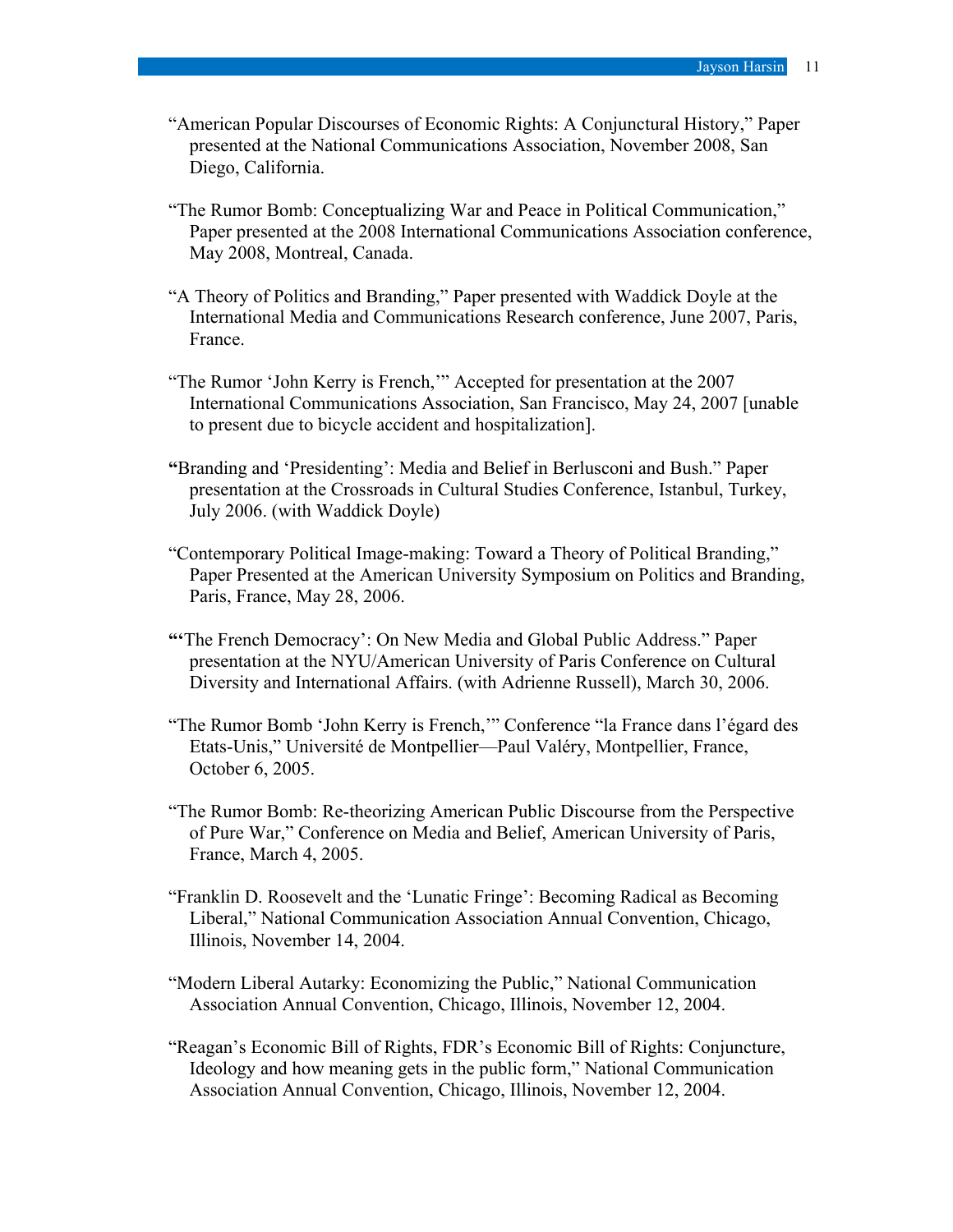- "Toward a Theory of Avant-Garde Argument," The  $13<sup>th</sup> ALTA$  Conference on Argumentation, Alta, Utah, August 1, 2003.
- "Cultural Turns in Rhetorical Studies: dead ends and future prospects," American Society for the History of Rhetoric Pre-conference on Rhetoric and Culture, New Orleans, Louisiana, November 19, 2002 (with Ron Greene).
- "Toward a Genealogy of Economic Rights: ER Dead or/and Alive," National Communication Association Annual Convention, Atlanta, Georgia, November 1, 2001.
- "Country Music Roots: Toward a Criticism For a Usable Past," National Communication Association Annual Convention, Atlanta, Georgia, November 1, 2001.
- "Introducing Billy Bragg, Reintroducing Woody Guthrie: Memory, Articulation, and the Oxymoron of Radical Patriotism," National Communication Association Annual Convention, Seattle, Washington, November 11, 2000.
- "Text, Context, Audience—New Developments in Rhetorical Criticism (or old developments in cultural studies)?" National Communication Association Annual Convention, Seattle Washington, November 9, 2000.
- "Will the Real Site of Agency Please Stand Up? the Problem of Mediation and Intertextuality in Rhetorical Studies," University of Iowa and Northwestern University Graduate Student Conference, Iowa City, Iowa, September 2000.
- "The Taft Hartley Act in a Global Rhetorical Conjuncture," Top Debut Paper, Public Address Division, National Communication Association Conference, Chicago, Illinois, November 1999.
- "The Taft-Hartley Act: A Polyhedron of Rhetorical Intelligibility," The National Communication Association's Doctoral Honors Seminar, University of Illinois, Urbana-Champaign, Summer 1999.
- "Taft-Hartley and the Cold War Conjuncture: The Subjugation of Economic Rights," Rutgers University Ninth Annual Interdisciplinary Conference for Graduate Scholarship: "The 'American Century' in the Americas, 1898-1998—Politics, Culture, History," New Brunswick, New Jersey, Spring 1999.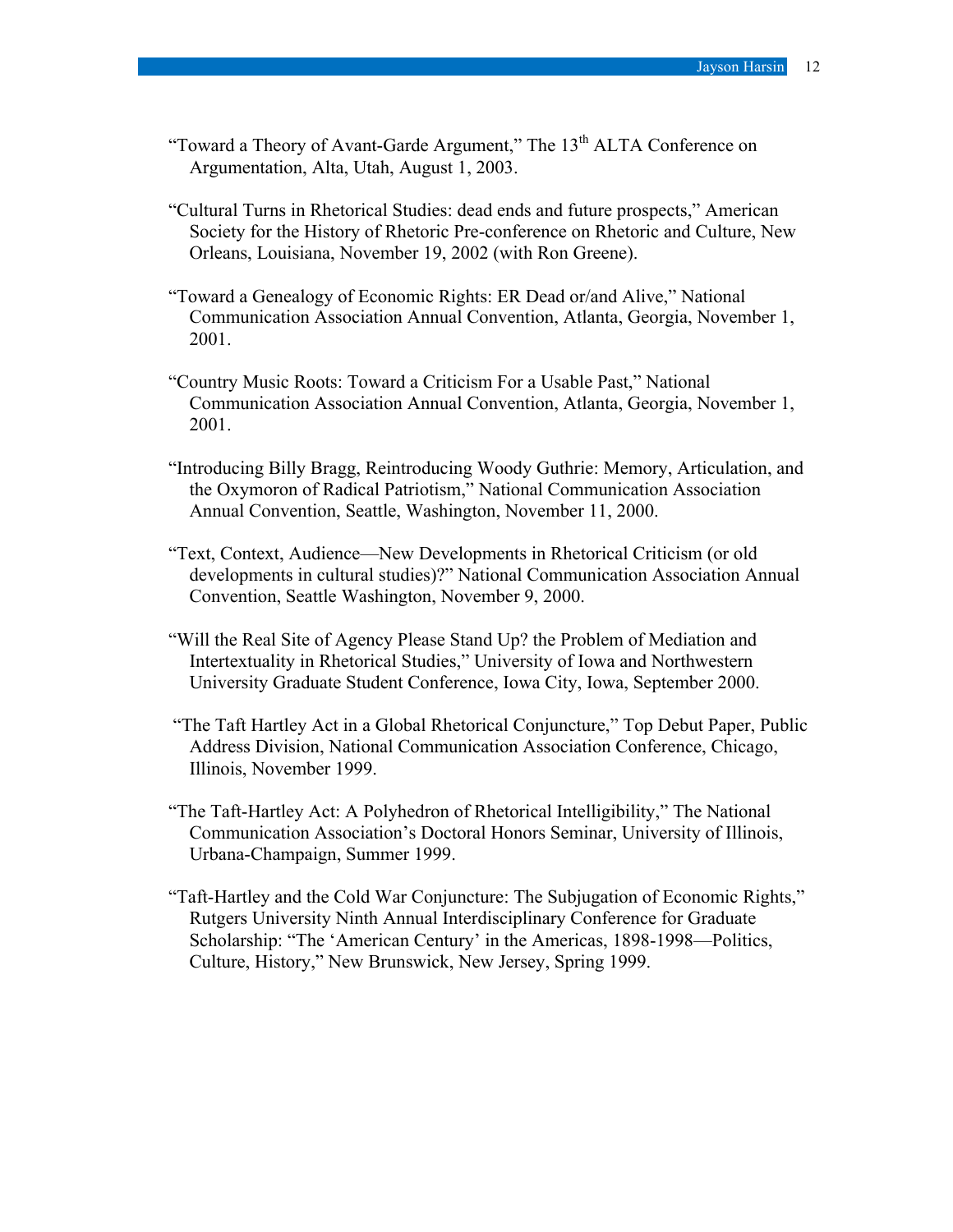## **Respondent**

- Panel, "Mediatized Populism," International Communication Association, San Diego California, May 26, 2017.
- To Prof. James Hay (University of Illinois) public lecture on "The Trump Show." Response Paper title: "What about Promotional Culture and Gender?" American University of Paris, March 9, 2017.
- Panel "News-Making, Fashion-Making, Selfie-Taking, and Speech Making: Digital Communication Technologies and Contemporary Self-Governance," National Communication Association, Chicago, Illinois, November 23, 2014.

### **Reviewer, Journal and Book Manuscripts and Competitive Conference Papers**

*International Journal of Communication; Communication and Critical/Cultural Studies; Communication, Culture, & Critique; New Media & Society; Critical Studies in Media Communication; Journal of Popular Music Studies; Convergence;* International Communication Association; National Communication Association; MIT Press; Palgrave McMillan Publishers; Routledge; and Polity Press.

## **Teaching, Student Research Advising/Directing**

#### **Courses Taught (Bachelors/BA and Master's/MA levels)**

- International Communication (Baruch College)
- Media, Culture and Attention (Baruch College, MA & BA)
- Tabloidization, Reputation, and the Attention Economy (Eugene Lang College, New School, NYC)
- Digital Politics: The 2012 American and French elections in Convergence Time (Eugene Lang College, New School)
- Attention/Power: Ubiquitous Computing and Societies of Control (AUP)
- Strategic Communication Today (also organized lecture series in conjunction with seminar; AU MA)
- Digital Advocacy: New Theories, New Practices (AUP, MA)
- Sustainable Development NGO Practicum (Auroville, Tamil Nadu, India): development communication, postcolonialism, alternative modernities. (AUP, MA)
- Communication and Public Policy (course in AUP School of Government, MA in Public Administration)
- Democracy and Media: the 2016 US Presidential Election, Freshman seminar (AUP, BA)
- Global Advocacy (cross-listed with International Affairs MA)
- Introduction to Media Analysis (AUP, BA)
- Media and Gender (AUP, BA)
- Media and Globalization, an Introduction (AUP, BA)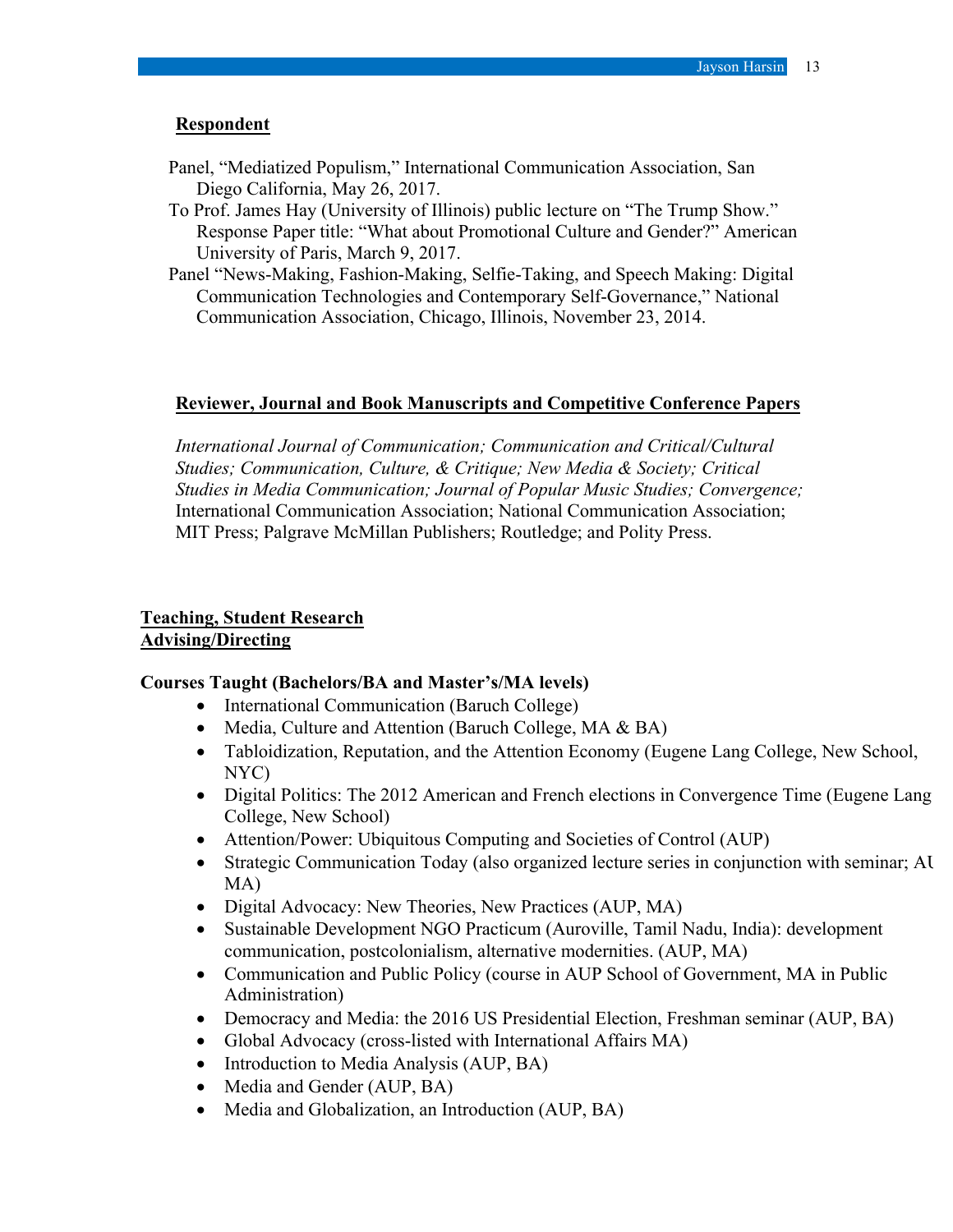- Comparative Political Communication (cross-listed with International and Comparative Politic AUP, BA)
- Representing International Politics: The 2008 U.S. Presidential Election (cross-listed with International and Comparative Politics, AUP, BA)
- Research Methods in Media and Communication Studies (AUP, BA)
- Public Relations, News, and Political Speech (senior seminar, AUP)
- Theories of the Public Sphere (AUP, MA)
- War and Media (AUP, BA)
- Word Travels Fast! Media, Speed, Belief (Freshman seminar)
- Cultures of Music Production (AUP, BA)
- Rhetoric and Persuasion (AUP & Northeastern U, BA)
- Classical Rhetoric (Northeastern U., BA)
- Public Speaking (U. of Illinois; Northwestern U.; Northeastern U, BA)
- Theories of Argumentation (Assisted David Zarefsky; taught discussion section, BA)
- Art of Controversy (Assisted Thomas Goodnight; gave lecture; taught discussion section, BA)
- Is Persuasion Evil? (Assisted Michael Leff; gave lectures/taught discussion sections, BA)
- Persuasive Images: Visual Rhetoric (Northwestern University, BA)

# **MA Thesis Supervision**

- **Director:** Nolwazi, Mjwara 2017. "Information and Communication Technologies for Development (ICT4D) and Youth Civic Engagement."
- **Director:** Elizabeth Chamourian 2017. "Identity Construction on a Dating App: A study of Bumble."
- **Thesis Director:** Laura Collier 2013. "Communications and the Public Sphere in the UN Human Rights System,"
- **Co-Director:** Robert Barnes 2013. "Digital communication in the Moroccan Arab spring."
- **Second Reader:** Aurelie Aursouze 2013.
- **Second Reader:** Jennifer Lauren 2013.
- **Director:** Emily Petrone**,** 2012. "Branding Obama."
- **Second Reader**: Brooke Robertson, 2012.
- **Director:** David Blumenfeld**,** 2011. "Branding the New York City Ballet."
- **Director:** Fernando Rees**,** 2011. "Clash of constructed perceptions : a frame analysis of Sayyid Qutb and Samuel Huntington."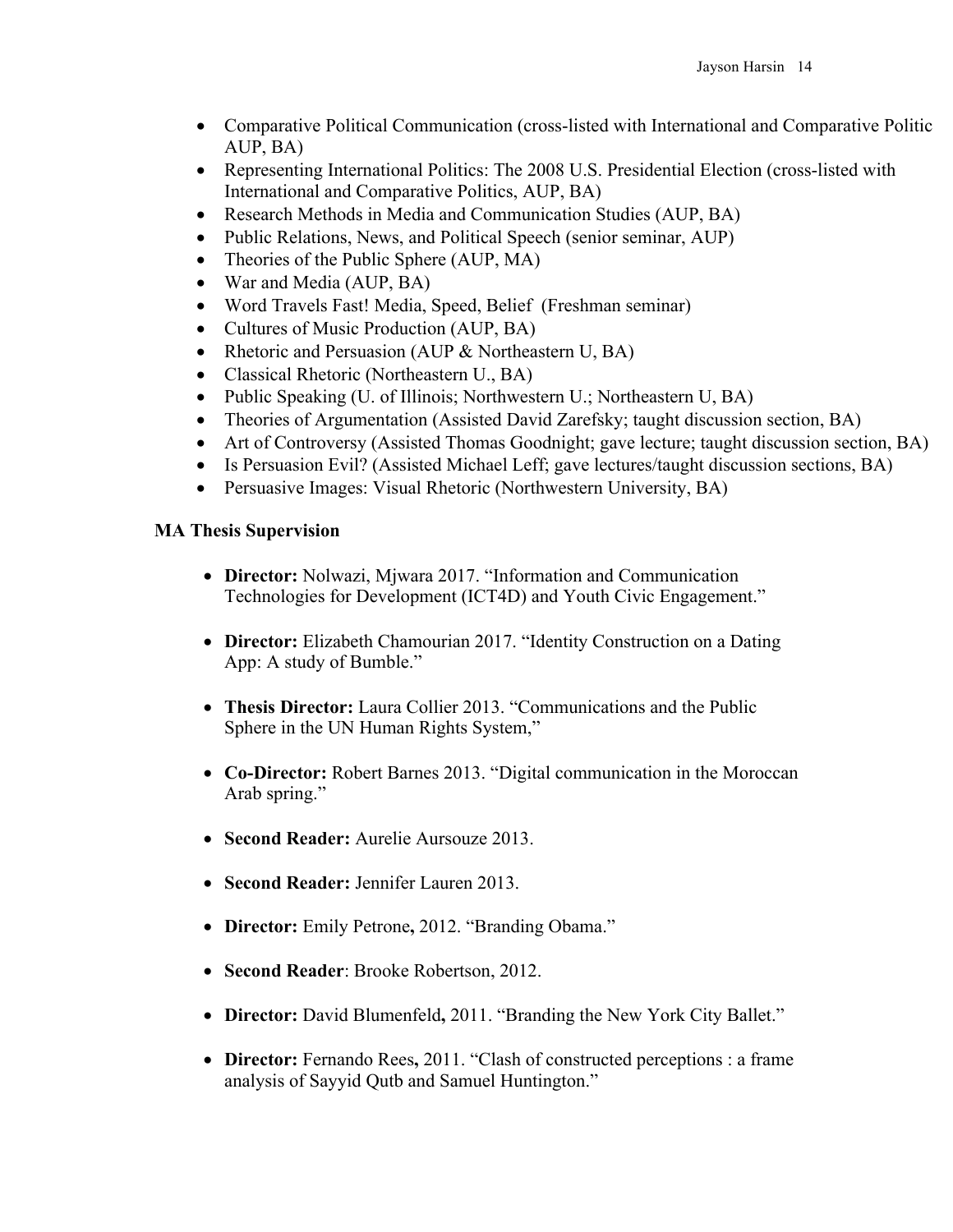- **Director:** Faris Al Obaid, 2010. "Barack Obama: applying ethos in Obama's reading of 'A more perfect union" speech.'"
- **Second Reader:** LaTanya LeWeru, 2010.
- **Director:** Carrie Silberman, 2009.
- **Director:** Kathryn Schneider**,** 2008.
- **Director:** Alexandra Gibson, May 2008.

## **Undergraduate/BA Senior Thesis Director**

- **Clara Zimmerman, 2017.**
- **Sana Rasmussen, 2017.**
- **Giani Harrell, 2017.**
- **Aniekan Ufot, 2017.**
- **Rusudan Kobakhidze, 2017.**
- **Sara Harper-Johnston, 2017.**
- **Chloe Johnson, 2017.**
- **Sydney Zorbas, 2017.**
- **Jessica Benne, 2016.**
- **Jessica Dameron, 2016.**
- **Samuel Gettliffe, 2016.**
- **Nutsa Kistauri, 2016.**
- **Caroline Nigoshanian, 2016.**
- **Julie Robelot, 2016.**
- **Madeleine Serkissian, 2016.**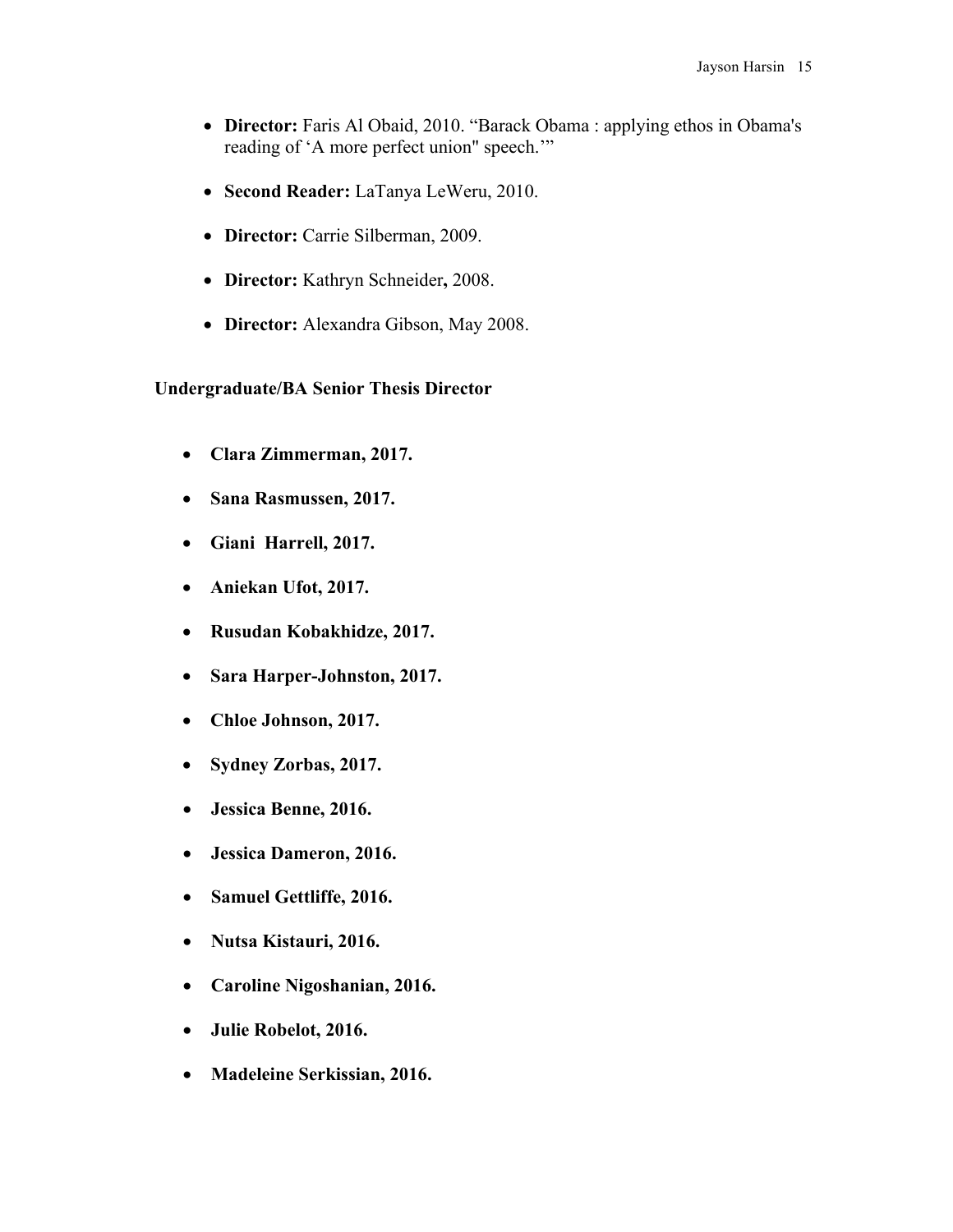- **Korinah Sodahlon, 2016.**
- **Aurelien Solana, 2016.**
- **Tiffany Akhtarzad, 2011.**
- **Magali Amon-Tanoh, 2011.**
- **Cajetan Toerring-Jattenbach, 2011.**
- **Shani Noronha, 2011.**
- **Ashley Pittson, 2011.**
- **Sheryn Toifl, 2011.**
- **Briana Vermeulen, 2011.**
- **Tina Fiet, 2006.**
- **Sara Goldser, 2006.**
- **Karen Jimenez, 2006**
- **Nely Konstantinova, 2006.**
- **Joe McGinnis, 2006**
- **Michaela Valta, 2006.**
- **Ethan Wilkes, 2006.**

#### **Directed Studies**

**BA Directed Study with Sophia Bogner, Persuasion**, Spring 2011.

**MA Directed Study on Virality, Media, and Attention:** Fernando Rees, Megan McFalls, Andrea Carroll, Spring 2010.

**BA Directed Study with student Anna Czerwoniec, Political Branding**, Fall 2008.

**Directed Study with MA student Emily Petrone, Branding Obama**, Fall 2008.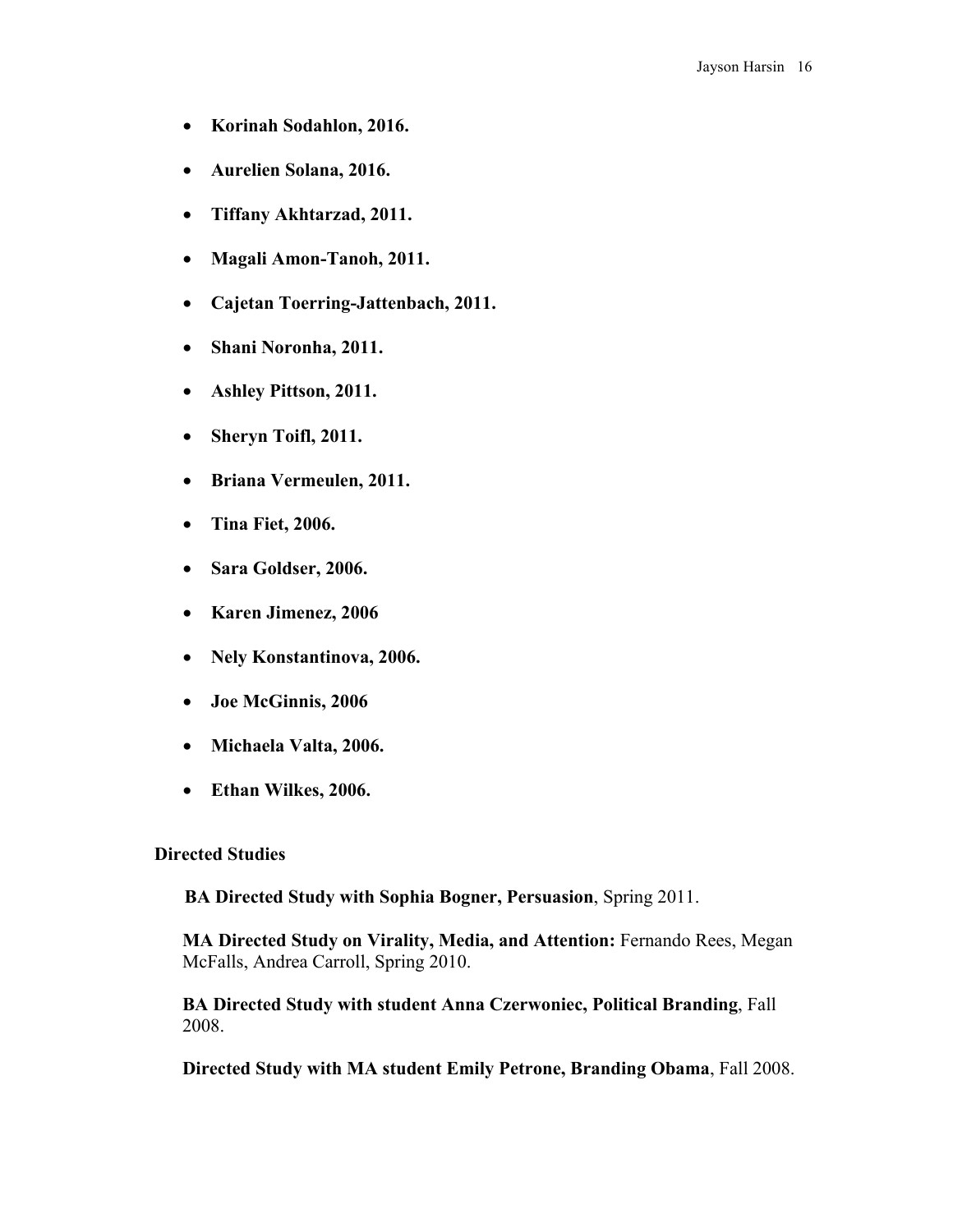**Directed Study with student Alhan Keser, Persuasion**, Spring 2007.

**Directed Study with MA student Marcello Arucci, Public Opinion,** Spring 2007.

**Directed Study with student Alessandro Bologna**, **Branding Sarkozy**, Spring semester 2006.

## **Curriculum/Course Development (fourteen new courses in eleven years)**

- Comparative Political Communication (**new,** cross-listed with International and Comparative Politics, AUP, BA)
- Representing International Politics: The 2008 U.S. Presidential Election (**new because 2008 election-focused,** cross-listed with International and Comparative Politics, AUP, BA)
- Research Methods in Media and Communication Studies (**new,** AUP, BA)
- Global Public Sphere (**new,** AUP, MA)
- War and Media (**new,** AUP, BA)
- Word Travels Fast! Media, Speed, Belief (**new,** Freshman seminar)
- Cultures of Music Production (**new,** AUP, BA)
- Communication and Public Policy (**new,** course in AUP School of Government, MA in Public Administration)
- Democracy and Media: the 2016 US Presidential Election, Freshman seminar (**new,** AUP, BA)
- Global Advocacy (**new,** cross-listed with International Affairs MA)
- Public Relations, News, and Political Speech (**new,** senior seminar, AUP)
- Attentin/Power: Ubiquitous Media and Societies of Control (**new,** first as a topics class, and now it has been approved as a new course, Ubiquitous Media and Attention, AUP)
- Strategic Communication Today (new, also organized lecture series in conjunction with seminarity AUP MA)
- Digital Advocacy: New Theories, New Practices (**new,** AUP, MA)

# **Professional Associations**

**International Communication Association (Vice-chair: Philosophy, Theory & Critique Division)**

**National Communication Association (U.S.)**

**European Communication Research and Education Association**

**Association for Cultural Studies**

# **Conferences Organized**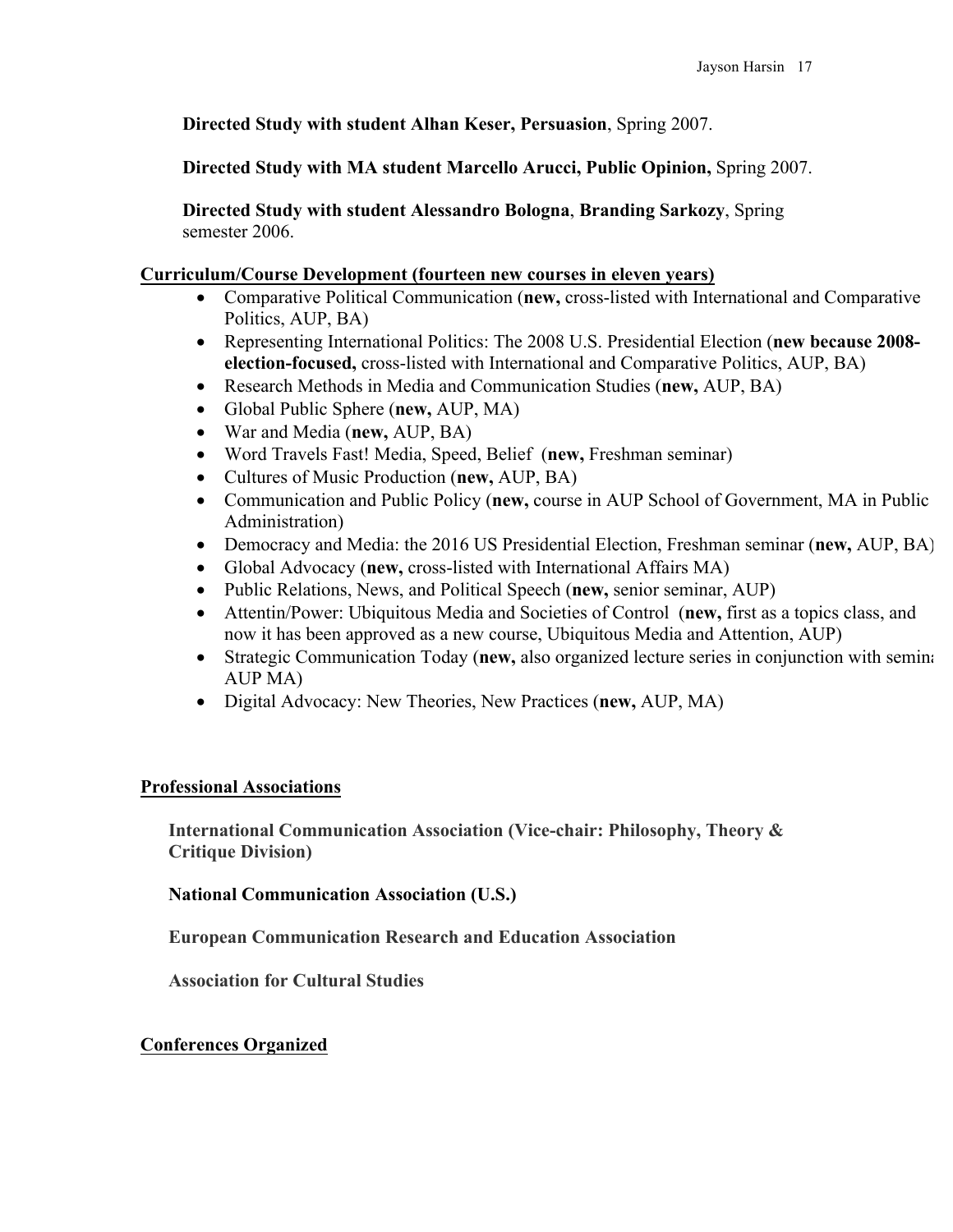**Organizer with Mark Hayward, "Whose Voice? Global Populisms and Diffuse Media Power" conference,** Baruch College, CUNY, New York City, October 24-25, 2014.

**Program Committee for "Creativity and Attention in the age of the Web"**  Workshop, Technology and Cognition Lab, American University of Paris, May 2013.

**Organizer with Mark Hayward, "Cultural Studies and the Popular 30 Years Later,"** American University of Paris, June 2011.

**Organizer, AUP Symposium "Branding and Contemporary Political Image-Making,"** featuring P. David Marshall, John Corner, Adam Arvidsson. May 28, 2006 (with Waddick Doyle).

**Organizer and Moderator, Discussion with Various Iraq War Correspondents and Screening of** *Weapons of Mass Deception*, February 28, 2005.

**Organizer and Moderator, Roundtable Discussion "Media and the Spectacle of War,"** featuring Barry Lando (former producer of *60 Minutes)*; Betrand Pecquarie (Director of the World Editors Forum); Pierre Oliver Francois (producer, *Arte* channel); Pat Thompson (former producer, ABC news); Julie Thomas (AUP professor); and Adrienne Russell (AUP professor), February 4, 2005.

### **Public Lectures Organized**

**Erika Polson,** University of Denver, "Privileged Mobilities: Professional Migration, Geo-Social Media, and a New Global Middle Class," November 14, 2016, The American University of Paris.

**Victor Pickard,** University of Pennsylvania, "American Media Policy in the Age of Trump, October 10, 2016, The American University of Paris.

**Sarah Banet-Weiser**, University of Southern California,"Networked Misogyny," February 15, 2016, The American University of Paris

**M.A. Lecture Series, Critical Strategic Communication**, American University of Paris, Fall 2015. Presenters included: Sarah Banet-Weiser, Alison Hearn, Melissa Aroncyzk, Clea Bourne, Simon Collister

**Dilip Gaonkar,** Northwestern University, "Democracy and its Disorders," Dean's Lecture series**,** Paris, April 2013.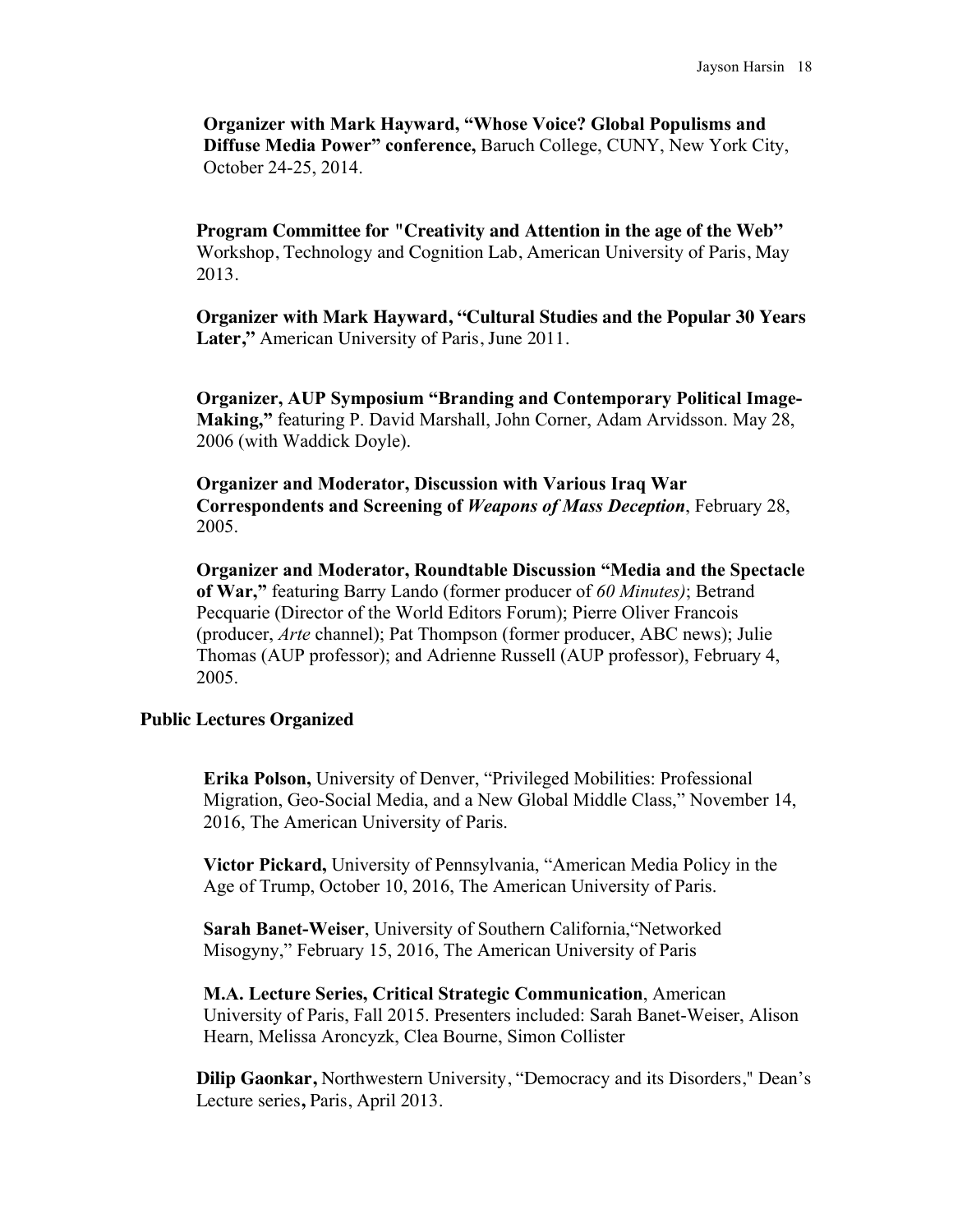**Kevin Barnhurst**, University of Illinois, Chicago, "The New Long Journalism." Pairs, April 22, 2009.

**Screening and discussion,** documentary "Jesus Politics," October 6, 2008.

**Douglas Kellner,** UCLA, "American Media Spectacles and Democracy," September 2007.

**Related Experience:** Journalist daily newspaper; music critic and journalist, online magazine. **Languages**: French (fluent); Ancient Greek (one year).

# **SERVICE**

# **American University of Paris, Paris, France**

## **Committee Work**

**SNESUP Union Representative and Elected member of Comité d'Entreprise,**  2017-present

**Hiring Committee**, Global Communications Department—2016-2017.

**Co-chair, Hiring Committee**, Global Communications Department—2015-2016.

**Graduate Directors Review Board Committee**—2012-present.

**History Department Job Search Committee**—Spring 2013.

**Global Communications Graduate Committee**—including admissions reviews for MA Global Communication—2012-2013.

**Mellon Grant Committee**—Spring 2013.

**Academic Affairs Grade Appeal Committee**—Spring 2013

**Union Delegate,** SNESUP, 2010-2013.

**Executive Committee to Faculty Senate**, 2011

**Organizer, AUP Future of Liberal Arts meetings and discussions,** 2010-2011

**Chair, Curriculum Committee,** September 2007-January 2008.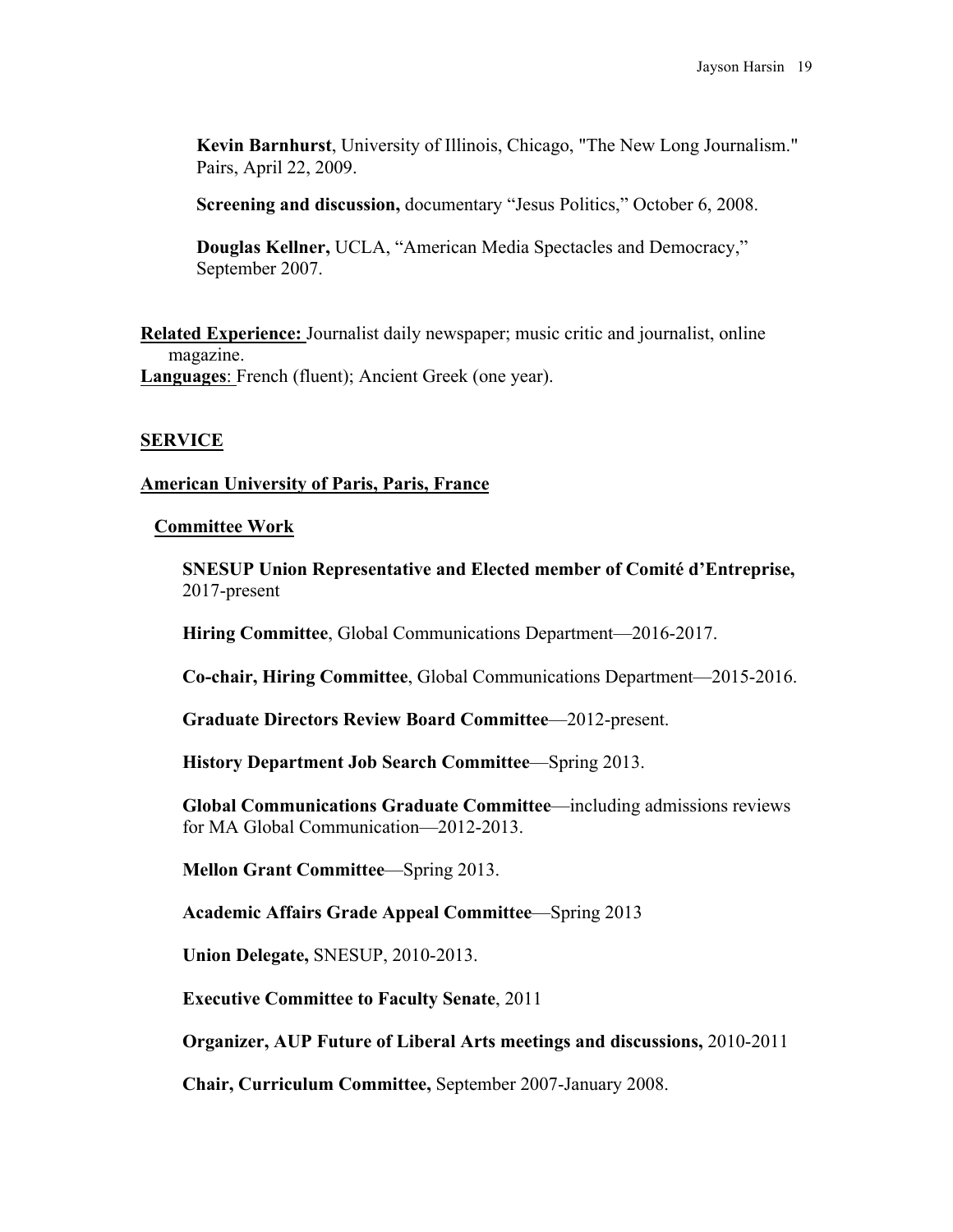**Curriculum Committee,** September 2004-October 2008.

**Academic Integrity Taskforce** member, January 2008-2009.

**Faculty Governance Taskforce member**, January-December 2006 (replaced faculty member on sabbatical).

**Philosophy Program Taskforce member** (asked by Richard Beardsworth and Oliver Feltham), Spring 2007.

- **Co-chair, Search Hiring Committee for Professor**, Global Communications Department, 2015-2016.
- **Search Hiring Committee for Professor**, Department of Global Communications, 2006, 2007, 2008, 2012.
- **Search Hiring Committee for One-Year Visiting Professor**, Department of International Communication, Summer 2005.

## **Curriculum Development, Advising.**

### **Developed 13 new courses, five graduate, eight undergraduate:**

- Strategic Communication Today (**new,** also organized lecture series in conjunction with seminar; AUP MA)
- Digital Advocacy: New Theories, New Practices (**new,** AUP, MA)
- Communication and Public Policy (**new,** course in AUP School of Government, MA in Public Administration)
- Global Advocacy (**new,** cross-listed with International Affairs MA)
- Global Public Sphere (**new,** AUP, MA)
- Attention/Power: Ubiquitous Media and Societies of Control (**new,** first as a topics class, and now it has been approved as a new course, Ubiquitous Media and Attention, AUP)
- Democracy and Media: the 2016 US Presidential Election, Freshman seminar (**new,** AUP, BA)
- Public Relations, News, and Political Speech (**new,** senior seminar, AUP)
- Comparative Political Communication (**new,** cross-listed with International and Comparative Politics, AUP, BA)
- Representing International Politics: The 2008 U.S. Presidential Election (**new because 2008-election-focused,** cross-listed with International and Comparative Politics, AUP, BA)
- Research Methods in Media and Communication Studies (**new,** AUP, BA)
- War and Media (**new,** AUP, BA)
- Word Travels Fast! Media, Speed, Belief (**new,** Freshman seminar)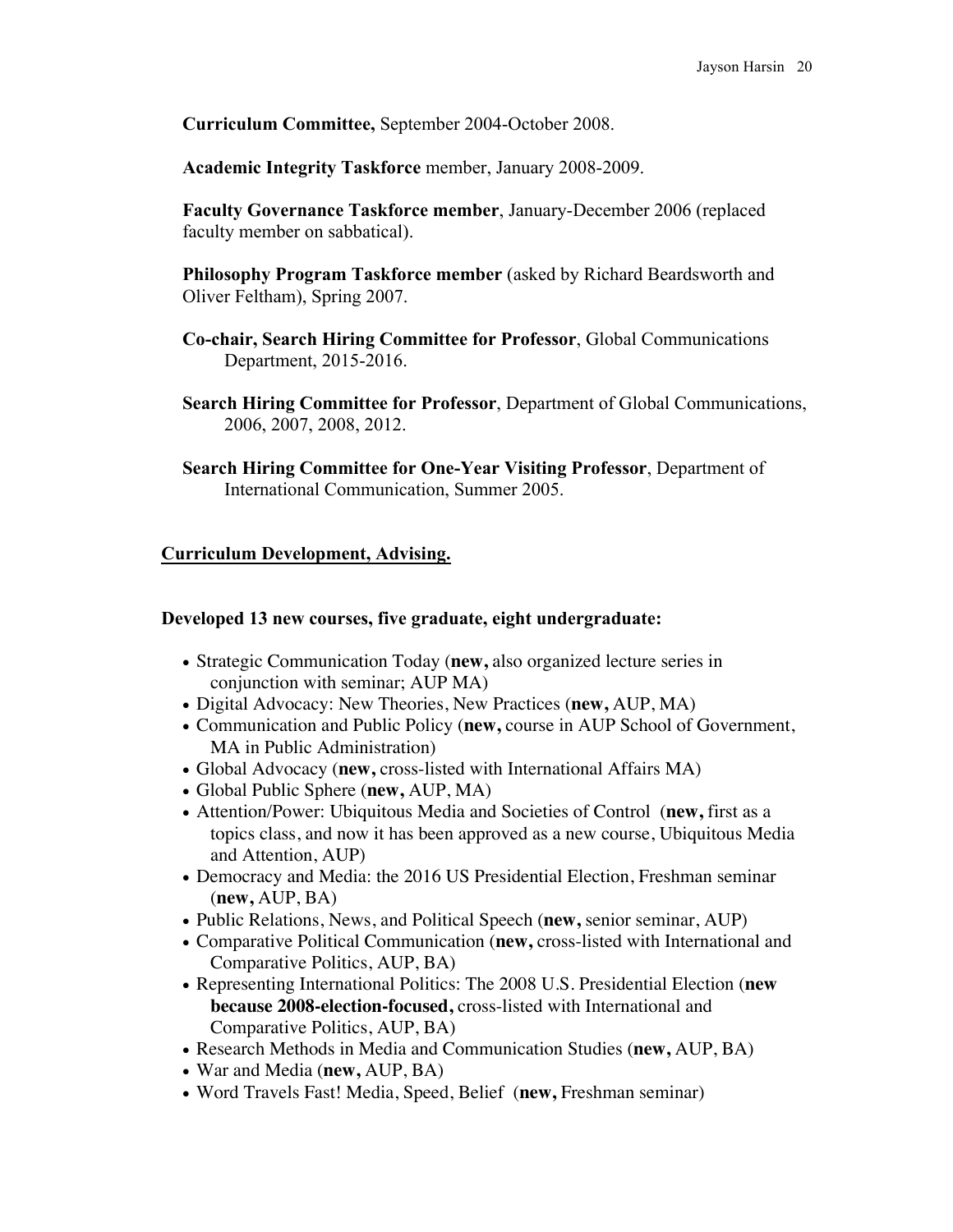• Cultures of Music Production (**new,** AUP, BA)

**Volunteer Advisor for New Student Registration**, September, 2008**.**

**Developed new Comparative Political Communication Minor**, Spring 2007.

**Faculty Advisor to Students, World Radio Paris**, September 2007-2009.

**Volunteer Advisor for Late Registration**, September 2006.

**Volunteer Faculty Advisor for Add/Drop**, January, 2006.

**Volunteer Advisor for New Student Registration**, January 17, 2005**.**

- **Lecture on Global News Trends to Prospective Students and Parents,** American University of Paris Open House, November 26, 2005.
- **Academic Advisor to approximately 20 undergraduate and 12 graduate students** *annually***,** Fall 2005-present.

## **Baruch College, CUNY**

**Communication Studies Job Search Committee**—2013-2014

**Peer Teaching Evaluator—**2013-2015.

**Student Advising**—2013-2015

**MA in Global Media and Culture, Program Development Committee**, Fall 2013-2015.

## **Selected Media Appearances, Interviews, Interventions:**

**Full Interview with journalist Mariana Queiroz Barboza in Brazillian magazine** *ÉPOCA* **, "As pessoas estão céticas comapolítica,"** April 24, 2017, http://epoca.globo.com/politica/noticia/2017/04/jayson-harsin-pessoas-estaoceticas-com-politica.html

**Research discussed by Patrick Rodel, "Sur la vérité***,"Mediapart*, March 6, 2017, https://blogs.mediapart.fr/patrick-rodel/blog/060317/sur-la-post-verite

**Full Interview with journalist Valérie Segond published in** *Le Monde***, "La post-vérité a une histoire**," March 2, 2017,

http://abonnes.lemonde.fr/politique/article/2017/03/02/la-post-verite-a-unehistoire 5088375 823448.html ; [translated, re-printed in Turkish] Jayson Harsin: "Siyasetçiler Artık Yurttaşların Beyinlerine Değil Gönüllerine Hitap Etmeyi Tercih Ediyor," *Medyascope*, March 8, 2017,

http://medyascope.tv/2017/03/08/jayson-harsin-siyasetciler-artik-yurttaslarinbeyinlerine-degil-gonullerine-hitap-etmeyi-tercih-ediyor/.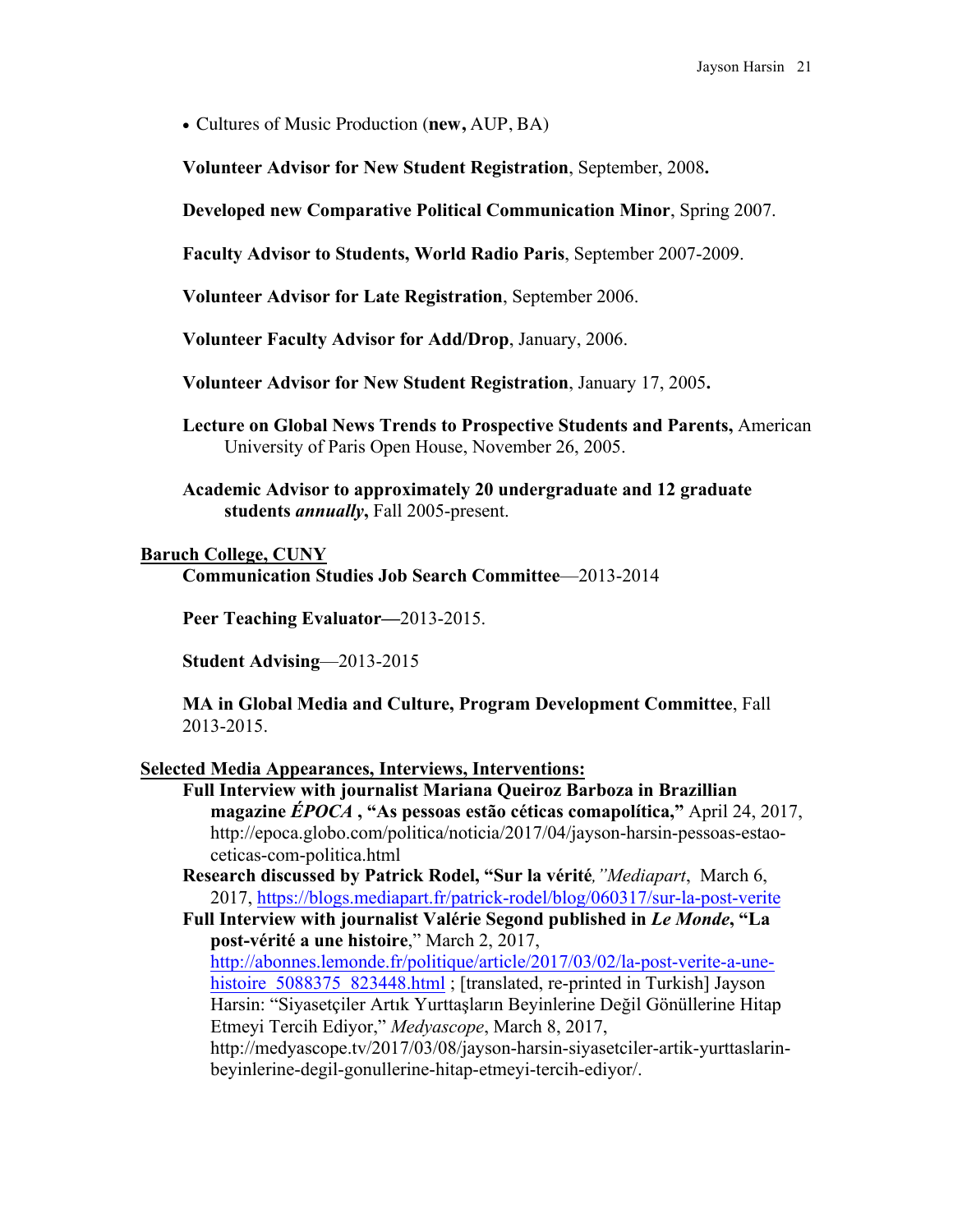- **Research discussed in article by Philippe Boyer, "Mobilisation générale contre les 'fake news,'** *Les Echos,* February 5, 2017, https://www.lesechos.fr/ideesdebats/cercle/cercle-165842-a-chacun-sa-verite-2062704.php
- **Research discussed in article "R.I.P. Les Faits,"** *Liberation***,** November 10, 2016, http://an-2000.blogs.liberation.fr/2016/10/13/trump**-brexit-les-faits-sont-ilsmorts/**
- **Interview with journalist Hubert Guillaud, quoted in article "La propagande des algorithmes? Vraiment ?"** *LeMonde.fr***,** September 17, 2016, http://internetactu.blog.lemonde.fr/2016/09/17/la-propagande-des-algorithmesvraiment/
- **Featured Guest, BBC World's Forum**, Leaks, State Secrets and Rumors, September 2013.
- **Interview, Center for Media Ethics,** Strauss-Kahn media controversy, June 2011.
- **Appearance on France24 television show "Faceoff"** about democracy and the internet, October 2010.
- **Interview, Agence France Presse,** about the final days of the American presidential election, November 2008.
- **Interview, Agence France Presse,** about the financial crisis and the American presidential candidates' responses, October 2008.
- **Interview,** *La Croix* **newspaper,** for story on rumor in contemporary politics and society**,** October 2008.
- **Teleconference, to journalists and activists in Ivory Coast, strategies for raising AIDS awareness**, U.S. State Department's African Regional Services, American Embassy in Paris, March 2007.